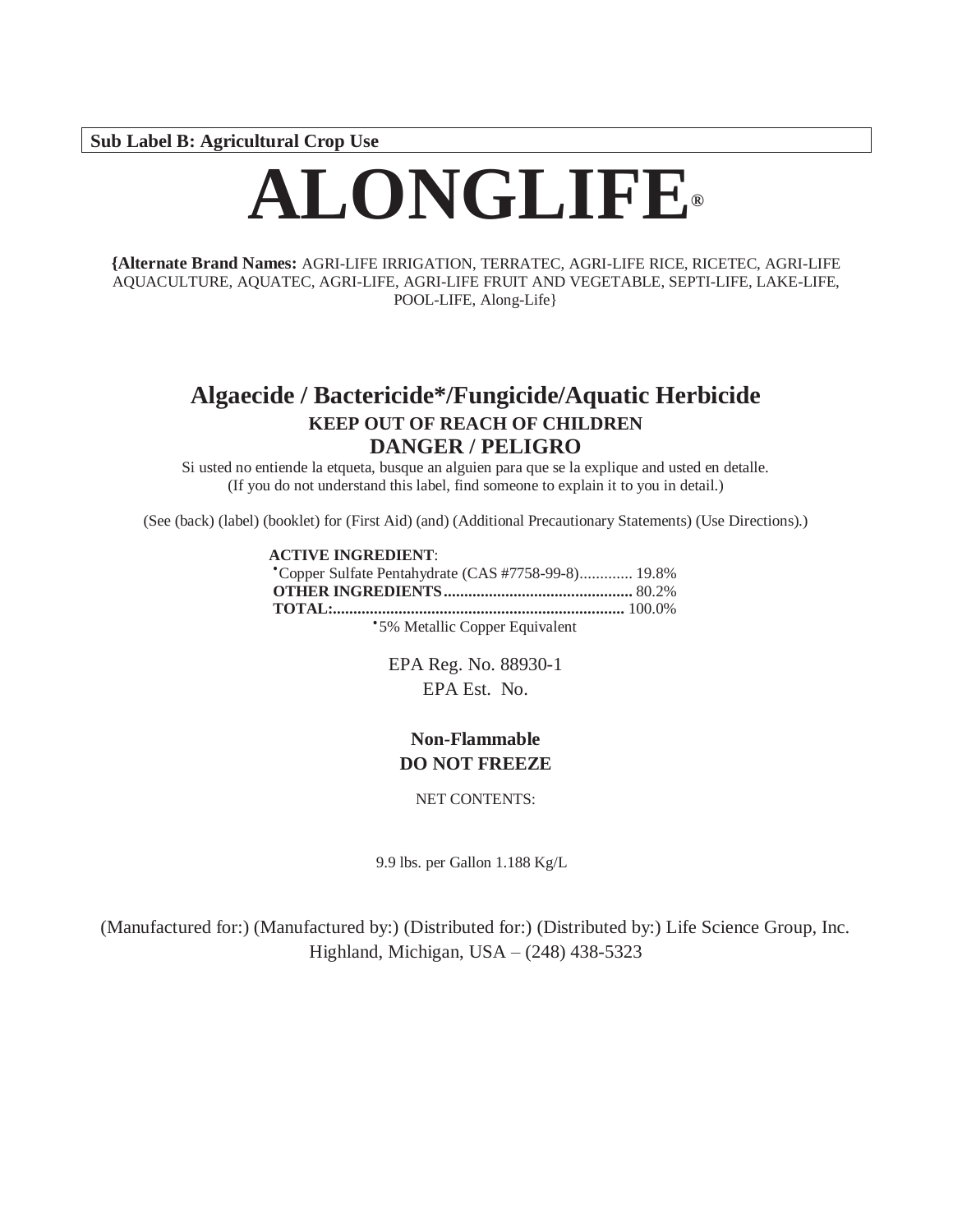#### **PRODUCT INFORMATION:**

ALONGLIFE® is used for control of listed plant diseases in food and non-food crops, tropical foliage plants, annual /perennial plants, potted flowering plants, shrubs and vines, trees and turfgrass in nurseries, greenhouses and fields. ALONGLIFE® is used for extending the shelf life of fruits and vegetables by reduction of the bacteria\* and fungi that cause spoilage in post-harvest raw fruits and vegetables.

ALONGLIFE® is used to control algae and tadpole shrimp in rice fields.

\* Non-public health bacteria

#### **FIRST AID**

Have the product container or label with you when calling a poison control center or doctor, or going for treatment. For emergency information, call the National Poison Center at 1-800-222-1222.

**If in Eyes**: Hold eye open and rinse slowly and gently with water for 15-20 minutes. Remove contact lenses, if present, after the first 5 minutes, then continue rinsing eye. Call a poison control center or physician immediately for treatment advice.

**If on Skin or Clothing**: Take off contaminated clothing. Rinse skin immediately with plenty of water for 15-20 minutes. Call a poison control center or doctor immediately for treatment advice.

**If Swallowed**: Call a poison control center or doctor immediately for advice. Have the person sip a glass of water if able to swallow. Do not induct vomiting unless told to do so by the poison control center or doctor.

**If Inhaled**: Move person to fresh air. If person is not breathing, call 911 or an ambulance, then give artificial respiration, preferably mouth-to-mouth if possible. Call a poison control center or doctor for further treatment advice.

**Note to Physician**: Probable mucosal damage may contraindicate the use of gastric lavage.

#### **PRECAUTIONARY STATEMENTS Hazards to Humans and Domestic Animals DANGER**

Corrosive. Causes irreversible eye damage. Do not get in eyes or on clothing. Wear protective eyewear (goggles, face shield, or safety glasses). Harmful if swallowed, inhaled or absorbed through skin. Prolonged or frequently repeated skin contact may cause allergic reactions in some individuals. Avoid contact with skin. Wash thoroughly with soap and water after handling. Remove contaminated clothing and wash clothing before reuse.

For applications in waters destined for use as drinking water, those waters must receive additional and separate potable water treatment. Do not apply more than 1.0 ppm as metallic copper in these waters.

#### **PHYSICAL OR CHEMICALHAZARDS**

Do not use near or in containers composed of iron.

#### **PERSONAL PROTECTIVE EQUIPMENT**

- **-** Applicators and other handlers must wear:
- · Long-Sleeved Shirt
- Long Pants
- · Chemical-resistant gloves made of any waterproof material (Chemical resistance category A)
- · Protective Eyewear
- Shoes plus socks

#### **USER SAFETY REQUIREMENTS**

Follow manufacturer's instructions for cleaning/maintaining PPE. If no such instructions for washables exist, use detergent and hot water. Keep and wash PPE separately from other laundry. Discard clothing and other absorbent material that have been drenched or heavily contaminated with the product's concentrate. Do not reuse them.

#### **USER SAFETY RECOMMENDATIONS**

Users should wash hands before eating, drinking, chewing gum, using tobacco, or using the toilet.

- Users should remove clothing/PPE immediately if pesticide gets inside. Then wash thoroughly and put on clean clothing. - Users should remove PPE immediately after handling this product. As soon as possible, wash thoroughly and change into clean clothing.

-Wash the outside of gloves before removing.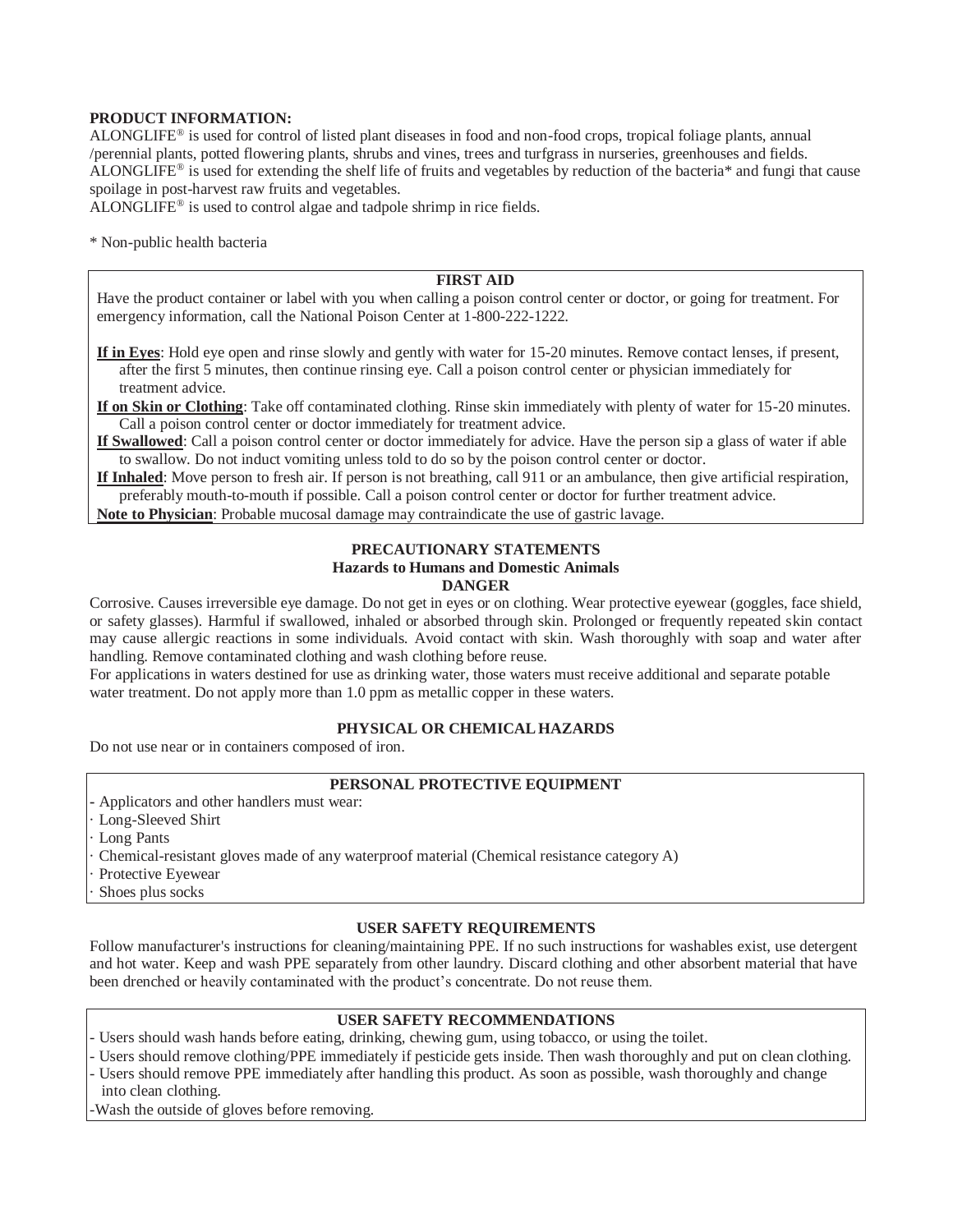#### **ENVIRONMENTAL HAZARDS**

This pesticide is toxic to fish and aquatic invertebrates. Waters treated with this product may be hazardous to aquatic organisms. Treatment of aquatic weeds and algae can result in oxygen loss from decomposition of dead algae and weeds. This oxygen loss can cause fish and invertebrate suffocation. To minimize this hazard, do not treat more than  $\frac{1}{2}$  of the water body to avoid depletion of oxygen due to decaying vegetation. Wait at least 10 to 14 days between treatments. Begin treatment along the shore and proceed outwards in bands to allow fish to move into untreated areas. Consult with the State or local agency with primary responsibility for regulating pesticides before applying to public waters, to determine if a permit is required.

Certain water conditions including low pH (≤6.5), low dissolved organic carbon (DOC) levels (3.0 mg/L or lower), and "soft" waters (i.e., alkalinity less than 50 mg/L), increases the potential acute toxicity.

For terrestrial uses: This pesticide is toxic to fish and aquatic invertebrates and may contaminate water through runoff. This product has potential for runoff for several months or more after application. Poorly draining soils and soils with shallow water tables are more prone to produce runoff that contains this product. Drift and runoff may be hazardous to aquatic organisms in water adjacent to treated areas.

For terrestrial uses, do not apply directly to water, to areas where surface water is present, or to intertidal areas below the mean high water mark. Do not contaminate water when disposing of equipment washwater or rinsate.

#### **DIRECTIONS FOR USE**

It is a violation of Federal Law to use this product in a manner inconsistent with its labeling. Do not apply this product in a way that will contact workers or other persons, either directly or through drift. Only protected handlers may be in the area during application. For any requirement specific to your State and Tribe, consult the State/Tribal agency responsible for pesticide regulation. Seek advice on identifying specific disease problems from your local Extension Agent, state land grant university or other knowledgeable persons.

#### **AGRICULTURAL USE REQUIREMENTS**

Use this product only in accordance with its labeling and with the Worker Protection Standard, 40 CFR part 170. This standard contains requirements for the protection of agricultural workers on farms, forests, nurseries, and greenhouses, and handlers of agricultural pesticides. It contains requirements for training, decontamination, notification, and emergency assistance. It also contains specific instructions and exceptions pertaining to the statements on this `label about personal protective equipment (PPE), notification to workers, and restricted-entry interval. The requirements in this box apply to uses of this product that are covered by the Worker Protection Standard. Do not enter or allow worker entry into treated areas during the restricted entry interval (REI) of 48 hours.

PPE required for early entry to treated areas (that is permitted under the Worker Protection Standard and that involves contact with anything that has been treated, such as plants, soil, or water), is:

- coveralls over long-sleeved shirt and long pants
- chemical-resistant gloves made of any waterproof material
- chemical-resistant footwear plus socks
- protective eyewear

#### **NON-AGRICULTURAL USE REQUIREMENTS**

The requirements in this box apply to uses of this product that are NOT within the scope of the Worker Protection Standard for agricultural pesticides (40 CFR Part 170). The WPS applies when this product is used to produce agricultural plants on farms, forests, nurseries, or greenhouses. Do not allow people or pets to enter treated areas until sprays have dried

#### **SPRAY DRIFT MANAGEMENT**

A variety of factors including weather conditions (e.g., wind direction, wind speed, temperature, relative humidity) and the method of application (e.g., ground, aerial, chemigation) can influence pesticide drift.

The applicator must evaluate all factors and make appropriate adjustments when applying this product.

**Droplet Size**: Apply only as a medium or coarser spray (ASAE standard 572) or a volume mean diameter of 300 microns or greater for spinning atomizer nozzles.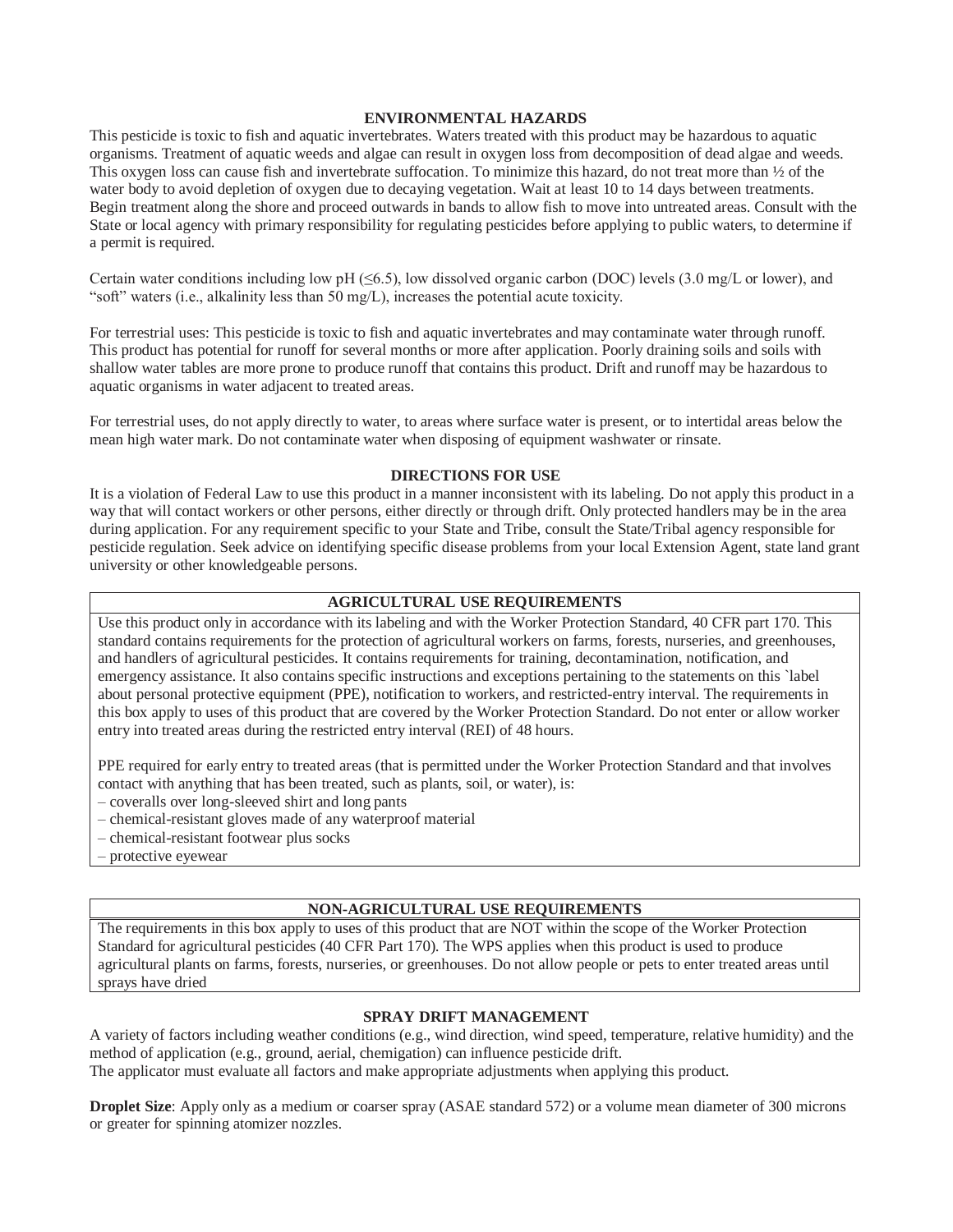**Wind Speed**: Do not apply at wind speeds greater than 15 mph. Only apply this product if the wind direction favors ontarget deposition (approximately 3 to 10 mph), and there are no sensitive areas within 250 feet downwind.

**Temperature Inversions**: If applying at wind speeds less than 3 mph, the applicator must determine if a) conditions of temperature inversion exist, or b) stable atmospheric conditions exist at or below nozzle height. Do not make applications into areas of temperature inversions or stable atmospheric conditions.

**Other State and Local Requirements:** Applicators must follow all state and local pesticide drift requirements regarding application of copper compounds. Where states have more stringent regulations, they must be observed.

**Equipment**: All aerial and ground application equipment must be properly maintained and calibrated using appropriate carriers or surrogates.

**For Aerial Application**: The boom length must not exceed 75% of the wingspan or 90% of the rotor blade diameter. Release spray at the lowest height consistent with efficacy and flight safety. Do not release spray at a height greater than 10 feet above the crop canopy unless a greater height is required for aircraft safety. When applications are made with a crosswind, the swath must be displaced downwind. The applicator must compensate for this displacement at the up and downwind edge of the application area by adjusting the path of the aircraft upwind. When there may be drift caused by wingtip or rotor vortices, the minimum practical boom length should be used.

**For Ground Boom Application**: Do not apply with a nozzle height greater than 4 feet above the crop.

ALONGLIFE® may be applied with any type of application equipment that gives uniform coverage of all foliage, including ground, aerial and low volume sprayers as specified on this label. Equipment used for application should be PVC or 316 L stainless steel. ALONGLIFE<sup>®</sup> is compatible with most fungal and insecticidal biopesticides when applied at least two  $(2)$ days before or after application of the biopesticide.

Phytotoxicity - Although ALONGLIFE® has been tested on a wide variety of fruits, vegetables and nuts without phytotoxicity, there could be some varieties and cultivars that because of environmental factors and stages of growth could possibly foster systems. The per acre use rate of ALONGLIFE<sup>®</sup> is applicable for dilute spraying. Depending on the equipment used and the specific crop, the spray volume applied per acre will differ. Refer to the Minimum Recommended Spray Volume Table. Complete spray coverage is essential to assure optimum performance from ALONGLIFE®. When treating by aerial application or with low volume application equipment, unless you have had specific previous experience, it is advisable to test tor compatibility and tolerance to crop injury prior to full scale commercial utilization.

Consult ALONGLIFE® label for specific rates and timing of application by crop. Where application rates and intervals are provided in a range (e.g., 2-4 fluid ounces and 7 to 10 days) the higher rates and shorter spray time intervals are recommended when rainfall is heavy and/or disease pressure is high. Use the higher rates for large mature tree crops. The use of a surfactant, such as Cell-U-Wett™ is acceptable for plants having waxy or hairy surfaces. ALONGLIFE® works via surface contact with the plants and materials being treated. It is important to ensure that all surfaces are thoroughly wetted. ALONGLIFE® does not produce any visible residue or have a distinct odor. It does have a molecular residual, especially if applied with a surfactant.

#### **SPECIAL PRECAUTIONS**

- Do not ALONGLIFE® mix with acidic compounds such as Alliette™ or apply to crops within 14 days before or after application ofsame.
- This product may be reactive on masonry and metal surfaces such as galvanized roofing. Avoid contact with metal surfaces
- Donotsprayon cars,houses,lawn furniture, etc.
- Environmental conditions such as extended periods of wet weather, acid rain, etc., which alter the pH of the leaf surface may affect the performance ofALONGLIFE® resulting in possible phytotoxicityor loss of effectiveness.
- Do not mix with pot ash.
- It must be determined in the selection process if proper application equipment is available and if the waste associated with its use can be properly handled. Materials used on the construction of application equipment is also an important factor as agricultural chemicals are often reactive with soft metals such as aluminum and even some synthetic materials such as plastics, rubbers, etc. Therefore it is necessary when working with equipment containing these materials, that they are thoroughly flushed with clean water after each day'suse.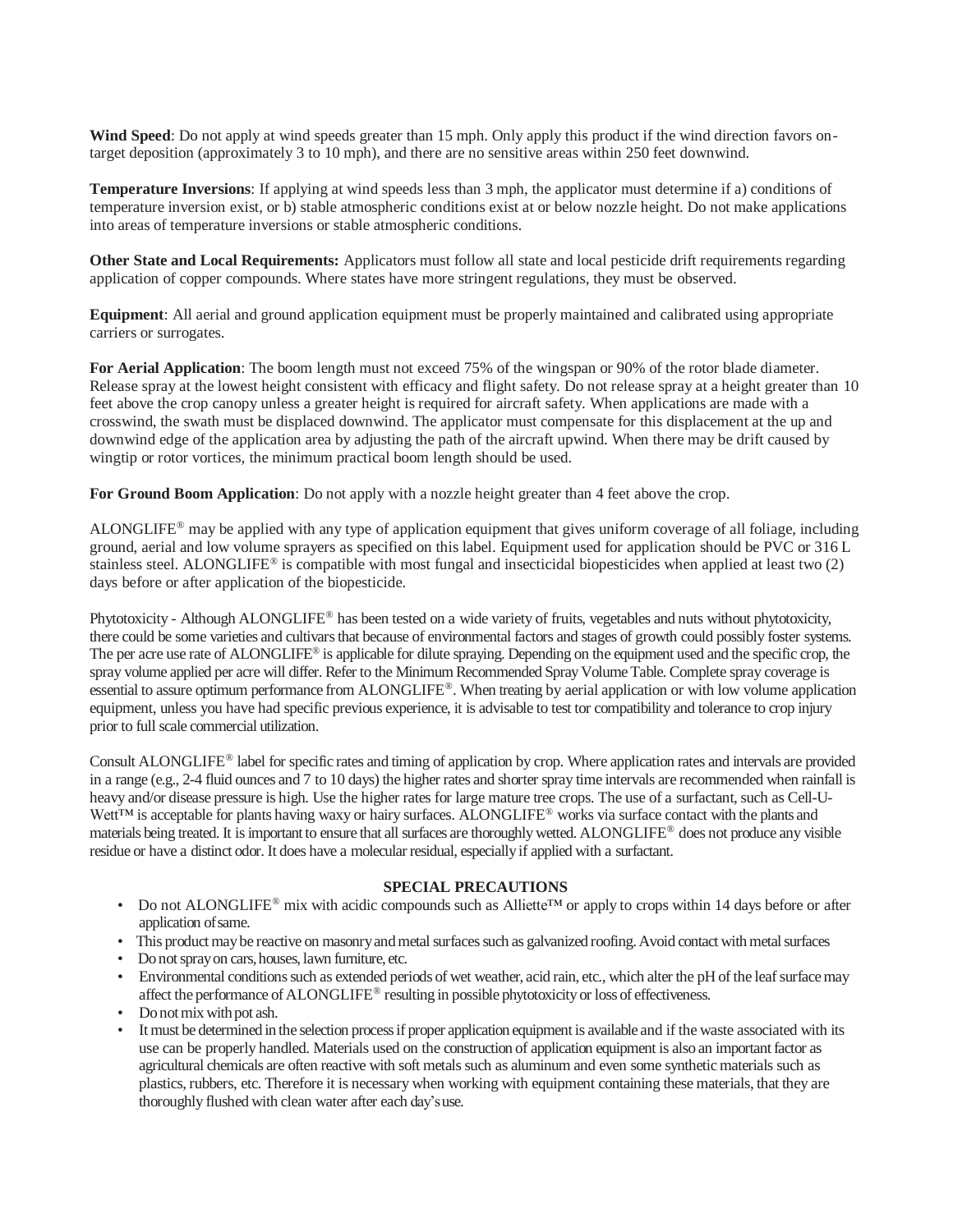#### **GENERAL CHEMIGATION INSTRUCTIONS**

Apply this product only through one or more of the following types of systems: Sprinkler including center pivot, lateral move, end row, side (wheel) roll, traveler, big gun, solid set or hand move: flood (basin); furrow; border or drip (trickle) irrigation and system(s). Do not apply this product through any other type of irrigation systems.

Crop injury, lack of effectiveness, or illegal pesticide residues in the crop can result from non-uniform distribution of treated water. If you have questions about calibration, you should contact State Extension specialists, equipment manufacturers or other experts. Do not connect an irrigation system (including greenhouse systems) used for pesticide application to a public water system unless the pesticide label prescribed safety device for public water systems is in place.

A person knowledgeable of the chemigation system and responsible for its operation or under the supervision of the responsible person, shall shut the system down and make necessary adjustments should the need arise. Posting areasto be chemigated is required when:

- a) Any part of a treated area is within 300 feet of sensitive areas such as residential areas, labor camps, businesses, day care centers, hospitals, in-patient clinics, nursing homes or any public areas such as schools, parks, playgrounds or other public facilities not includingpublicroads,or
- b) Chemigated area is open to the public such as golf courses or retail greenhouses.

Posting must conform to the following requirements. Treated areas shall be posted with signs at all usual points of entry and along likely routes of approach from the listed sensitive area. When there are no usual points of entry, signs must be posted in the corners of the treated areas and any other locations affording maximum visibility to sensitive areas. The printed side of the sign should face away from the treated area towards the sensitive area. The signs shall be printed in English. Signs must be posted prior to application and. must remain posted until foliagehas dried and soil surface water has disappeared. Signs may remain in place indefinitely as long as they are composed of materials to prevent deterioration and maintain legibility for the duration of the posting period.

All words shall consist of letters of at least  $2\frac{1}{2}$  inches tall, and all letters and the symbol shall be in a color which sharply contrasts with their immediate background. At the top of the sign shall be the words KEEPOUT, followed by an octagonal stop sign symbol at least 8 inches in diameter containing the word STOP. Below the symbol shall be the words PESTICIDES IN IRRIGATION WATER. This sign is in addition to any sign posted to comply with the Worker Protection Standard.

#### **CHEMIGATION SYSTEMS CONNECTED TO PUBLIC WATER SYSTEMS**

Public water system means a system for the provision to the public of piped water for human consumption if such system has at least 15 service connections or regularly serves an average of at least 25 individuals daily at least 60 days out of the year.

Chemigation systems connected to public water systems must contain a functional, reduced pressure zone, backflow preventer (RPZ) or the functional equivalent in the water supply line upstream from the point of pesticide introduction. As an option to the RPZ, the water from the public water system should be discharged into a reservoir tank prior to pesticide introduction. There shall be a complete break (air gap) between the flow outlet end of the fill pipe and the top of the overflow rim of the reservoir tank of at least twice the inside diameter of the fill pipe.

The pesticide injection pipeline must contain a functional, automatic, quick-closing check valve to prevent the flow of liquid back toward the injection. The pesticide injection pipeline must contain a functional, normally closed, solenoid: operated valve located on the intake side of the injection pump and connected to the system interlock to prevent fluid from being withdrawn from the supply tank when the irrigation system is either automatically or manually shut down.

The system must contain functional interlocking controls to automatically shut off the pesticide injection pump when the water pump motor stops, or in cases where there is no water pump, when the water pressure decreases to the point where the pesticide distribution is adversely affected.

Systems must use a metering pump, such as a positive displacement injection pump (i.e. diaphragm pump) effectively designed and constructed of materials that are compatible with pesticides and capable of being fitted with a system interlock.

Do not apply when wind speed favors drift beyond the area intended for treatment.

When mixing, agitation is not necessary. Adjust the pH of the water to 7 or below. If using stickers, spreaders, insecticides, nutrients, etc., add ALONGLIFE® last. If compatibility is in question, use a compatibility jar test before mixing a whole tank. Because of a wide variety of possible combinations which can be encountered, observe all cautions and limitations on the label of all products used in the mixtures.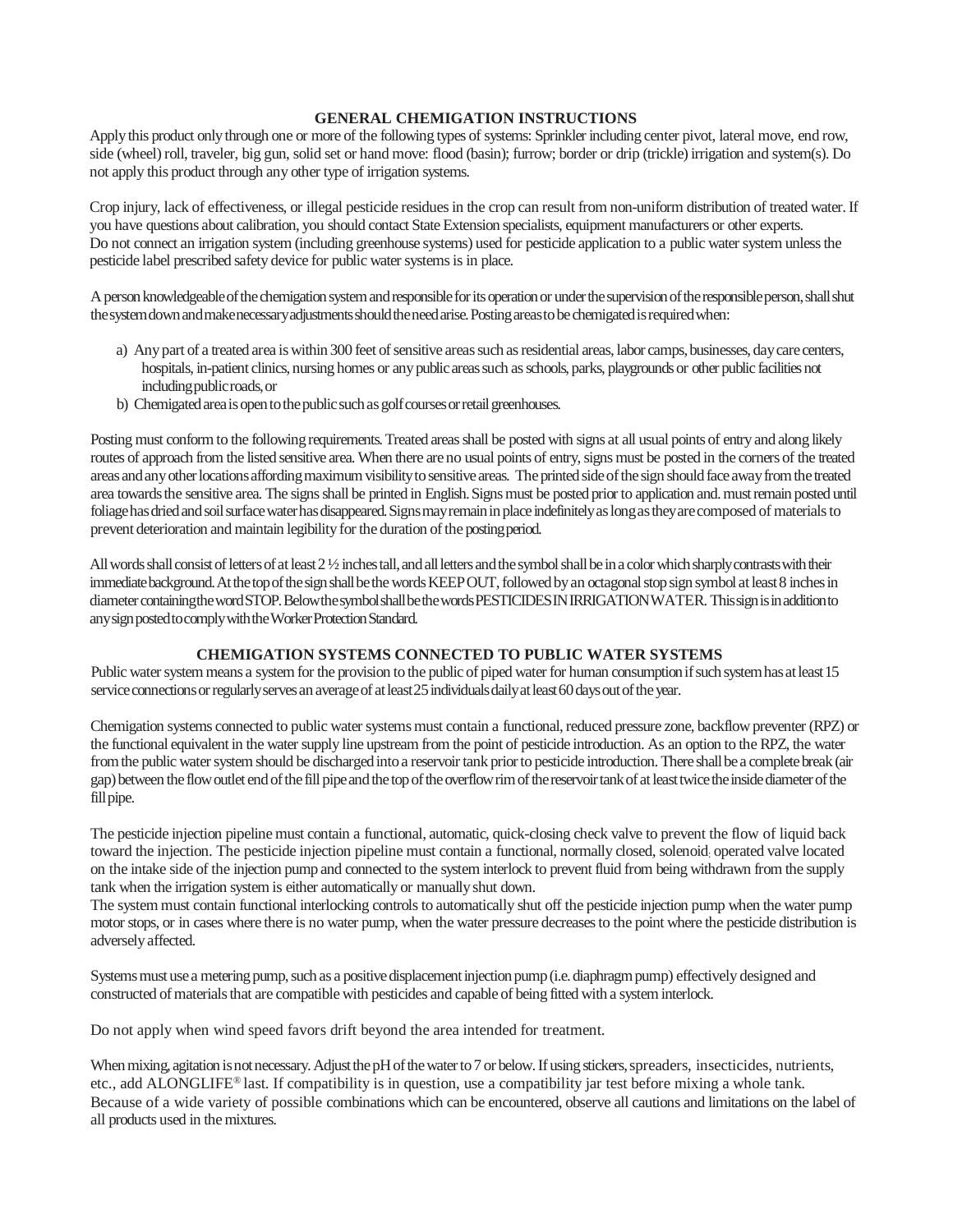ALONGLIFE<sup>®</sup> may be added through a traveling system continuously or at the last 30 minutes of solid set or hand moved irrigation systems. ALONGLIFE<sup>®</sup> readily disperses and needs no agitation.

#### **SPRINKLER AND DRIP (TRICKLE) CHEMIGATION**

The system must contain a functional check valve, vacuum relief valve, and low pressure drain appropriately located on the irrigation pipeline to prevent water source contamination from back flow.

The pesticide injection pipeline must contain a functional, automatic, quick-closing check valve to prevent the flow of fluid back toward the injection pump.

The pesticide injection pipeline must also contain a functional, normally closed, solenoid-operated valve located on the intake side of the injection pump and connected to the system interlock to prevent fluid from being withdrawn from the supply tank when the irrigation system is either automatically or manually shut down.

The system must contain functional interlocking controls to automatically shut off the pesticide injection pump when the water pump motor stops.

The irrigation line or water pump must include a functional pressure switch which will stop the water pump motor when the water pressure decreases to the point where pesticide distribution is adversely affected.

Systems must use a metering pump, such as a positive displacement pump (i.e. diaphragm pump) effectively designed and constructed of materials that are compatible with pesticides and capable of being fitted with a system interlock. Do not apply when wind speed favors drift beyond the area intended for treatment.

When mixing, agitation is not necessary. Adjust the pH of the carrier water to 7 or below. If using stickers, spreaders, insecticides, nutrients, etc., add the ALONGLIFE<sup>®</sup> last. If compatibility is in question, use a compatibility jar test before mixing a whole tank. Because of a wide variety of possible combinations which can be encountered, observe all cautions and limitations on the label of all products used in the mixtures.

ALONGLIFE<sup>®</sup> may be added through a traveling irrigation system or at the last 30 minutes of solid set or hand moved irrigation systems. ALONGLIFE<sup>®</sup> readily disperses and needs no agitation.

#### **FLOOD (BASIN), FURROW AND BORDER CHEMIGATION**

Systems using a gravity flow pesticide dispensing system must meter the pesticide into the water at the head of the field and downstream of a hydraulic discontinuity such as a drop structure or weir box to decrease potential for water source contamination from back flow if water flow stops.

Systems utilizing a pressurized water and pesticide injection system must meet the following requirements:

- a) The systemmust contain a functional check valve, vacuumrelief valve, and low pressure drain appropriatelylocated on the irrigation pipeline to prevent water source contamination back flow.
- b) The pesticide injection pipeline must contain a functional, automatic, quick-closing check valve to prevent the flow of fluid back toward the injection pump.
- c) The pesticide injection pipeline must also contain a functional, normally closed, solenoid operated valve located on the intake side of the injection pump and connected to the system interlock to prevent fluid from being withdrawn from the supply tank when the irrigation system is either automatically or manually shut down.
- d) The system must contain functional interlocking controls to automatically shut off the pesticide injection pump when the water pump motorstops.
- e) The irrigation line or water pump must include a functional pressure switch which will stop the water pump motor when the water pressure decreases to the point where pesticide distribution is adverselyaffected.

Systems must use a metering pump, such as a positive displacement pump (i.e. diaphragm pump) effectively designed and constructed of materials that are compatible with pesticides and capable of being fitted with a system interlock. When mixing, agitation is not necessary. Adjust the pH of the carrier water to 7 or below. If using stickers, spreaders, insecticides, nutrients, etc., add the ALONGLIFE® last. If compatibility is in question, use a compatibility jar test before mixing a whole tank. Because of a wide variety of possible combinations which can be encountered, observe all cautions and limitations on the labels of all products used on the mixtures. ALONGLIFE® may be added through a traveling irrigation system continuously or at the last 30 minutes of solid set or hand moved irrigation systems. ALONGLIFE® readily disperses and needs no agitation.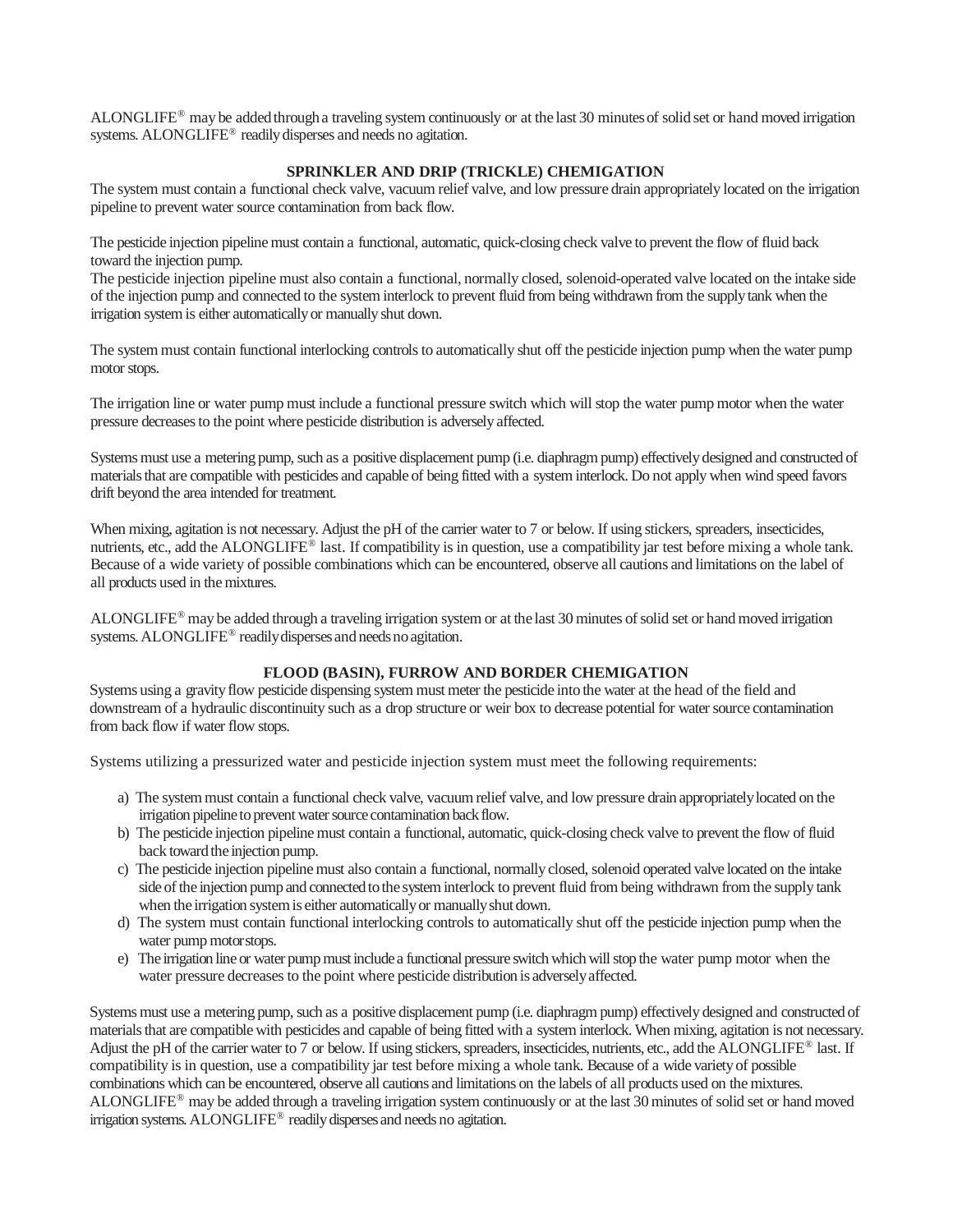#### **FOR SPRAY AND SOIL DRENCH APPLICATIONS**

Always spray for total foliage coverage. When re-spraying, the rates and severity of the disease vary with unforeseen conditions. However, in the event of severe disease, spraying intervals can be shortened see 'Minimum Retreatment Interval' column for the shortest interval between applications. At times, lower rates can be as effective as higher rates and should be tried first. Usually, preventive programs may be maintained at lower rates. Use of low volume spraying is effective against Botrytis but not effective against established powdery mildewand Xanthomonas infections. Also, applications on actively growing tissue may be more effective than applications on dormant tissue.

| <b>GROUND</b>       |               |               |                                |  |  |  |
|---------------------|---------------|---------------|--------------------------------|--|--|--|
| <b>CROP</b>         | <b>AERIAL</b> | <b>DILUTE</b> | <b>CONCENTRATE<sup>†</sup></b> |  |  |  |
| Citrus              |               | 125           |                                |  |  |  |
| <b>Field Crops</b>  |               | 20            | 30                             |  |  |  |
| <b>Small Fruits</b> |               | 150           |                                |  |  |  |
| <b>Tree Crops</b>   |               | 400           |                                |  |  |  |
| Vegetables          |               | 20            | 30                             |  |  |  |
| Vines               |               | 50            |                                |  |  |  |

## **MINIMUM RECOMMENDED SPRAY VOLUME (GALLONS) PER ACRE WHEN APPLYING ALONGLIFE®**

<sup>†</sup>Pesticide application equipment such as Curtec®or other similar sprayers which are capable of obtaining coverage at low volumes may be used as lowas20gpaofsprayvolume.

The following specific instructions are based on general application procedures. The Recommendations of the State Extension Service should be closely followed as to timing, frequency and numbers of sprays per season.

#### **FROST INJURY PROTECTION BACTERIAL ICE NUCLEATION INHIBITOR**

Application of ALONGLIFE® made to all crops listed on this label at rates and stages of growth indicated on this label, at least 24 hours prior to anticipated frost conditions, will afford control of ice nucleating bacteria (Pseudomonas syringae, Erwinia herbicola and Pseudomonas flourescens) and may therefore provide some protection against light frost. Not recommended for those geographical areas where weather conditions favor severe frost.

#### **AMOUNT OF ALONGLIFE® PER VOLUME OF WATER FOR PROPER PARTS PER MILLION (PPM) OF APPLIED ACTIVE INGREDIENT (as Copper)**

|                  | PPMs of A.I. 30 Gallons per |               | 50 Gallons per   100 Gallons per   125 Gallons per   250 Gallons per |            |              | 500 Gallons per |
|------------------|-----------------------------|---------------|----------------------------------------------------------------------|------------|--------------|-----------------|
|                  | Acre                        | Acre          | Acre                                                                 | Acre       | Acre         | Acre            |
| 50               | 3.84 fl. oz.                | 6.4 fl. oz.   | $12.8 \text{ fl. oz.}$                                               | 16 fl. oz. | $32$ fl. oz. | 64 fl. oz.      |
| 75               | 5.76 fl. oz.                | $9.5$ fl. oz. | 19.2 fl. oz.                                                         | 24 fl. oz. | 48 fl. oz.   | 96 fl. oz.      |
| 100              | 7.68 fl. oz.                | 12.8 fl.oz    | $25.6 \text{ fl. oz.}$                                               | 32 fl. oz. | 64 fl. oz.   | $1$ gal.        |
| $\overline{125}$ | 9.60 fl. oz.                | 16.0 fl. oz.  | $32.0$ fl. oz.                                                       | 40 fl. oz. | 80 fl. oz.   | $1.25$ gal.     |
| 150              | 11.52 fl. oz.               | 19.2 fl. oz.  | 38.4 fl. oz.                                                         | 48 fl. oz. | 96 fl. oz.   | $1.5$ gal.      |

Low volume sprayers should use a minimum of 16 ounces for complete coverage.

The chart above is used to calculate correct ppm of active ingredient (A.I.) per volume of carrier water. These volumes can be used for either conventional or concentrated sprays.

Useful formulas for calculating water volume and flow rates:

To find the capacity of water storage containment in gallons: Multiply the water volume in cubic feet times 7.5 Note: 1 Cubic Foot per Second of Flow = 27,000 gallons per hour

1 Acre Foot  $= 326,000$  gallons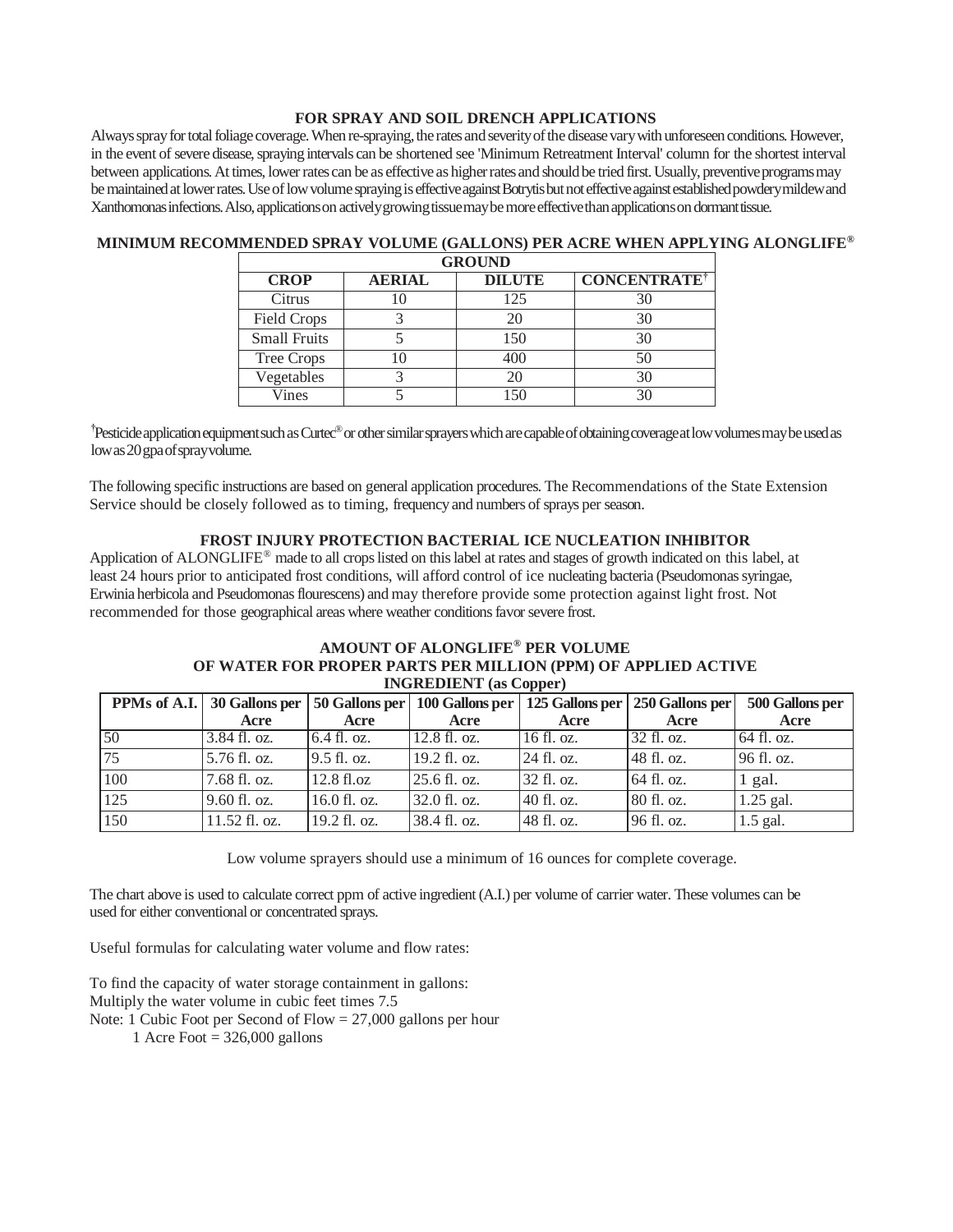#### **SPECIFIC DIRECTIONS FOR USE**

### **EXTENSION OF SHELF LIFE OF FRUITS AND VEGETABLES BY REDUCTION OF THE BACTERIA\* AND FUNGI THAT CAUSE SPOILAGE IN POST-HARVEST RAW FRUITS AND VEGETABLES:**

ALONGLIFE<sup>®</sup> is a post-harvest wash/spray to reduce spoilage and extend the shelf life of the raw agricultural commodities on this label. Apply with any type of application equipment that gives uniform and thorough coverage. Devices may include but are not limited to, dunk and dip tanks, spray applicators or fogging.

Add between 0.62 fl. oz. (1¼ tablespoons) and 1.86 fl. oz. (3¼ tablespoons) of ALONGLIFE® per 100 gallons of water to clean and control bacteria\* and fungi that cause spoilage and contamination. This results in an application concentration of between 3 ppm and 9 ppm copper. Several application points speed up dispersal. Wash fruit or vegetables in solution by immersion, spraying, soaking or other similar method. Drain solution from fruit or vegetables. Fruits and vegetables must remain refrigerated to ensure effectiveness.

#### **TO CONTROL ALGAE AND TADPOLE SHRIMP IN RICE FIELDS:**

Apply ALONGLIFE® at the first sign of algae growth on the surface of the field or at any time tadpole shrimp appear between planting time and when the seedlings are well rooted and have emerged through the water. Applications are most effective when made prior to algae leaving the soil surface and rising to the water surface. Factors such as water depth, temperature, pH and the amount of algae can affect the amount of ALONGLIFE® required. If the depth of water is 8 inches, apply 9 gallons of product per acre. If the depth of water is 4 inches, apply 4½ gallons of product per acre. ALONGLIFE® can be metered into the rice field as water is being applied or slug fed into each paddy when water is being held. Do not exceed a metallic copper concentration in water of 2.5 ppm of metallic copper concentration (9 gallons of product per acre with 8 inch depth of water or 13½ gallons of product per acre foot of water)*.* Do not exceed 1 ppm of metallic copper concentration (3.5 gallons per acre with 8 inch depth of water of 5.33 gallons or product per acre at a one foot depth of water) if tadpole shrimp are not present.

#### **FOR CONTROL OF LISTED PLANT DISEASES IN FOOD AND NON FOOD CROPS, TROPICAL PLANTS, ANNUAL / PERENNIAL PLANTS, POTTED FLOWERING PLANTS, SCHRUBS AND VINES, TREES AND TURFGRASS IN NURSERIES, GREENHOUSES AND FIELDS:**

Refer to the tables below for: Crop, disease, application rate/acre range per application and maximum allowable load per growing season per acre, minimum treatment interval and application instructions.

Each gallon of ALONGLIFE® contains 0.5 lbs. of metallic copper.

| <b>Disease</b>                      | Rate per Acre<br>f. Oz.  | <b>Minimum Treatment</b><br>Interval (days) | <b>Instructions</b>                                                                                                                                                                                                                                                                                                                                |
|-------------------------------------|--------------------------|---------------------------------------------|----------------------------------------------------------------------------------------------------------------------------------------------------------------------------------------------------------------------------------------------------------------------------------------------------------------------------------------------------|
| Brown Rot                           | $30-70$                  | 7                                           | Apply at first indication of rain or first appearance<br>of Brown Rot                                                                                                                                                                                                                                                                              |
| Greasy Spot,<br><b>Pink Pitting</b> | $25.6 - 64$              | 7                                           | Apply during mid-summer                                                                                                                                                                                                                                                                                                                            |
| Scab                                | 25.6-64                  | 7                                           | Apply shortly before trees begin to flush. Re-apply<br>at 2/3 petal fall. Re-apply four weeks later if necessary                                                                                                                                                                                                                                   |
| Melanose                            | $12.8 - 64$              | 7                                           | Apply two times per year (applications must be 7 days<br>apart) before onset of spring and autumn rains.                                                                                                                                                                                                                                           |
| Canker<br>(Suppression)             | 12.8-64                  | 7                                           | Spray flushes 7 to 14 days after shoots begin to grow.<br>Young fruit may require additional applications. Number<br>and timing of applications will be dependent on disease<br>pressure. Under heavy pressure, each new flush of<br>growth should be sprayed. Heavily infected trees should<br>be sprayed with a minimum dosage of 250 ppm with a |
|                                     | $*$ <sup>12.6</sup> lbs. |                                             | follow up spray after 7-14 days.                                                                                                                                                                                                                                                                                                                   |

**CITRUS Grapefruit, Kumquat, Lemon, Lime, Orange, Tangelo and Tangerine**

\*\* Maximum Annual Load of metallic copper.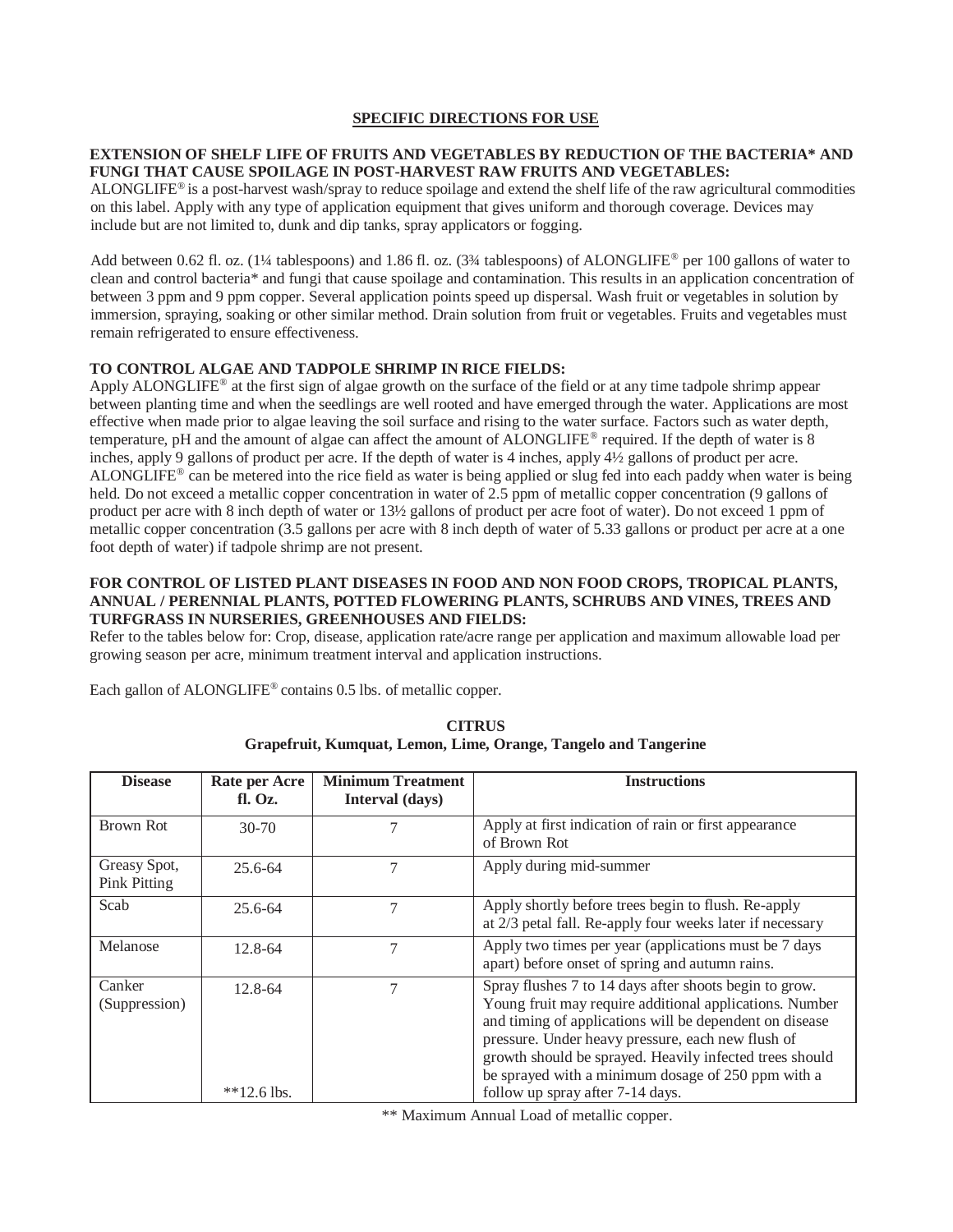# **FIELD CROPS**

| Crop                                          | <b>Disease</b>                                      | Rate/Acre<br>fl. oz.     | <b>Minimum</b><br><b>Treatment</b><br><b>Interval</b> | <b>Instructions</b>                                                                                                                                                                                                      |
|-----------------------------------------------|-----------------------------------------------------|--------------------------|-------------------------------------------------------|--------------------------------------------------------------------------------------------------------------------------------------------------------------------------------------------------------------------------|
|                                               |                                                     |                          | (days)                                                |                                                                                                                                                                                                                          |
| Alfalfa                                       | Cercospora Leaf Spot,<br>Leptosphaerulina Leaf Spot | 19.2-32<br>$**1.12$ lbs. | 30                                                    | Apply 30 days before each harvest or<br>earlier if disease threatens. NOTE:<br>Spray injury may occur with sensitive<br>varieties such as Lahontan.                                                                      |
| Corn                                          | <b>Bacterial Stalk Rot</b>                          | $19.2 - 32$              | $\overline{7}$                                        | Begin treatment when disease first                                                                                                                                                                                       |
| (Field Corn,<br>Popcorn,<br><b>Sweet Corn</b> |                                                     | $**4.2$ lbs.             |                                                       | appears and repeat every 7 to 10<br>days. Use the higher<br>rates and shorter spray intervals when<br>conditions favor disease.                                                                                          |
| Peanut                                        | Cercospora Leaf Spot                                | 19.2-25.6<br>**4.74 lbs. | $\overline{7}$                                        | Begin spraying at 35 to 40 days after<br>planting or when disease symptoms<br>first appear and repeat at 7 to 14 day<br>intervals during humid weather. Use<br>the higher rates when conditions<br>favor disease.        |
| Potato                                        | Early Blight, Late Blight                           | 19.2-32<br>$*25.0$ lbs.  | 5                                                     | Apply at 5 to 10 day intervals starting<br>when plants are 2 to 6 inches high in<br>locations where disease is light. Apply<br>up to 32 fl. oz. per acre when disease is<br>more severe.                                 |
| <b>Sugar Beets</b>                            | Cercospora Leaf Spot                                | 19.2-57<br>$**7.86$ lbs. | 10                                                    | Begin applications when conditions<br>first favor disease development and<br>repeat at 10 to 14 day intervals. Use<br>higher rates when conditions favor<br>disease. (Addition of a sticker/spreader<br>is recommended.) |
| Wheat                                         | Helminthosporium Spot                               | 19.2-25.6                | 10                                                    | Make first application at early                                                                                                                                                                                          |
| Barley, Oats                                  | Blotch, Septoria Leaf Blotch                        | $**1.06$ lbs.            |                                                       | heading and follow with a second spray<br>10 days later. Use the higher rates<br>when conditions favor disease.                                                                                                          |

\*\* Maximum Annual Load of metallic copper.

## **SMALL FRUITS**

| Crop                                                            | <b>Disease</b>                                                                                    | Rate/Acre<br>fl. oz. | <b>Minimum</b><br><b>Treatment</b><br>Interval (days) | <b>Instructions</b>                                                                                                                                                                      |
|-----------------------------------------------------------------|---------------------------------------------------------------------------------------------------|----------------------|-------------------------------------------------------|------------------------------------------------------------------------------------------------------------------------------------------------------------------------------------------|
| Blackberry<br>(Aurora,<br>Boysen,<br>Cascade,<br>Chehalem,      | Anthracnose, Cane Spot,<br>Leaf Spot, Pseudomonas<br>Blight, Purple Blotch,<br><b>Yellow Rust</b> | 32                   |                                                       | Make fall application after harvest,<br>Apply delayed dormant spray after<br>pruning/training in the spring. If<br>needed, agricultural type spray oil<br>may be added.                  |
| Logan,<br>Marion.<br>Santiam,<br><b>Thornless</b><br>Evergreen) | Anthracnose, Cane Spot,<br>Leaf Spot, Purple Blotch<br><b>Yellow Rust</b>                         | 19.2                 |                                                       | Apply when leaf buds begin to open<br>and repeat when flower buds show<br>white. If needed, agricultural-type<br>spray oil may be added. NOTE: Crop<br>injury may occur if environmental |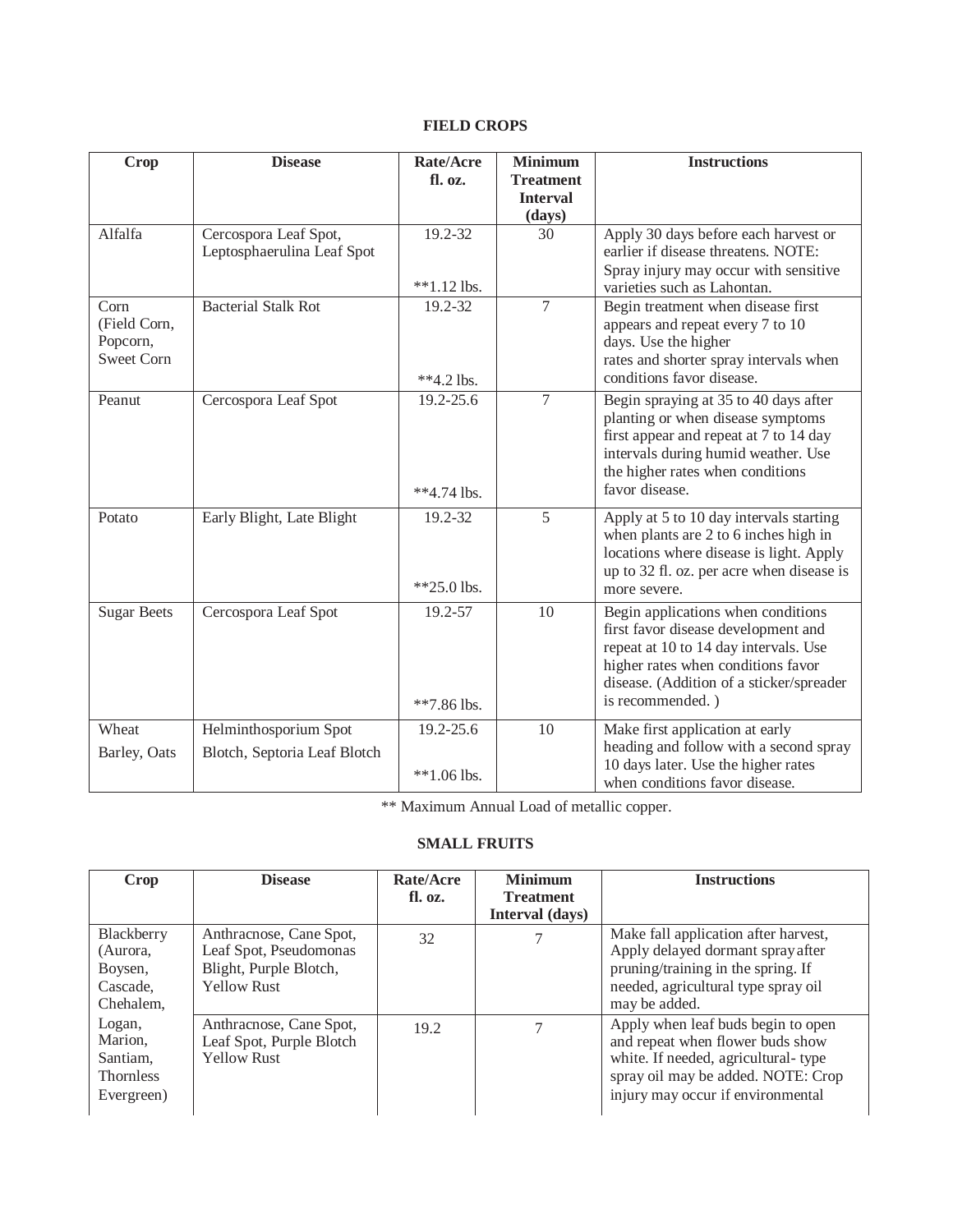|            |                                              |               |                | conditions such as hot or prolonged<br>moist periods. Discontinue applications  |
|------------|----------------------------------------------|---------------|----------------|---------------------------------------------------------------------------------|
|            |                                              | $**10.0$ lbs. |                | if signs of crop injury appear.                                                 |
| Blueberry  | <b>Bacterial Canker</b>                      | $33 - 51.2$   | 7              | Make application before fall rains and                                          |
|            |                                              |               |                | a second application 4 weeks later.                                             |
|            |                                              |               |                | Use the higher rates when conditions<br>favor disease.                          |
|            | Fruit Rot, Phomopsis                         | 25.6-51.2     | 7              | Dormant Application: Begin                                                      |
|            | Twig                                         |               |                | applications when bloom buds begin                                              |
|            | Blight                                       |               |                | to swell. Make additional applications                                          |
|            |                                              | **8.4 lbs.    |                | at 7 to 14 day intervals before blooms<br>open.                                 |
| Cranberry  | Fruit Rot                                    | 51.2          | $\overline{7}$ | Make application in late bloom.                                                 |
|            |                                              |               |                | Apply one or two additional                                                     |
|            |                                              |               |                | applications at 7 to 14 day intervals                                           |
|            |                                              |               |                | depending on disease severity.<br>Apply three sprays on 7 to 14 day             |
|            | Rose Bloom                                   | 51.2          | 7              | schedule as soon as symptoms are                                                |
|            |                                              |               |                | observed.                                                                       |
|            | <b>Bacterial Stem Canker</b>                 | 51.2          | 7              | Apply post harvest and again in                                                 |
|            |                                              |               |                | spring at bud swell. Apply one or two<br>additional applications at 7 to 14 day |
|            |                                              |               |                | intervals depending on disease                                                  |
|            |                                              |               |                | severity.                                                                       |
|            | Leaf Blight, Red Leaf                        | 51.2          | 7              | Apply delayed dormant spray                                                     |
|            | Spot, Stem Blight, Tip<br>Blight (Monilinia) | $*$ 6.3 lbs.  |                | the spring. Repeat at 7 to 14 day<br>intervals through pre-bloom.               |
|            |                                              | 64            | 10             | Make initial application after first                                            |
| Currant,   | Anthracnose, Leaf Spot                       |               |                | leaves have expanded. Continue on a                                             |
| Gooseberry |                                              |               |                | 10 to 14 day schedule during wet                                                |
| (ribes)    |                                              | $**16.0$ lbs. |                | conditions in the spring. Make an<br>additional application after harvest.      |
|            | Anthracnose, Cane Spot                       |               | $8\,$          | Make fall application after harvest.                                            |
| Raspberry  | Leaf Spot, Pseudomonas                       | 32            |                | Apply delayed dormant spray after                                               |
|            | Blight, Purple Blotch,                       |               |                | training in the spring. If needed,                                              |
|            | <b>Yellow Rust</b>                           |               |                | agricultural-type spray oil may be                                              |
|            | Anthracnose, Cane Spot                       |               | $\overline{7}$ | added.<br>Apply when leaf buds begin to open                                    |
|            | Leaf Spot, Purple Blotch,                    | 19.2          |                | and repeat when flower buds show                                                |
|            | <b>Yellow Rust</b>                           |               |                | white. If needed, agricultural-type                                             |
|            |                                              |               |                | spray oil may be added. NOTE: Crop                                              |
|            |                                              |               |                | injury may occur if applied to foliage<br>under certain environmental           |
|            |                                              |               |                | conditions such as hot or prolonged                                             |
|            |                                              |               |                | moist periods. Discontinue                                                      |
|            |                                              |               |                | applications if signs of crop injury                                            |
|            |                                              | $**10.0$ lbs. |                | appear.                                                                         |
| Strawberry | Angular Leaf Spot<br>(Xanthomonas), Leaf     | 19.2-25.6     | 7              | Begin application when plants are<br>established and continue on a weekly       |
|            | Blight                                       |               |                | schedule throughout the season.                                                 |
|            | Leaf Scorch, Leaf Spot                       |               |                | Apply in at least 20 gallons of water                                           |
|            |                                              |               |                | Use the higher rates when conditions                                            |
|            |                                              |               |                | favor disease. NOTE: Discontinue<br>applications if signs of crop injury        |
|            |                                              | **8.19 lbs.   |                | appear.                                                                         |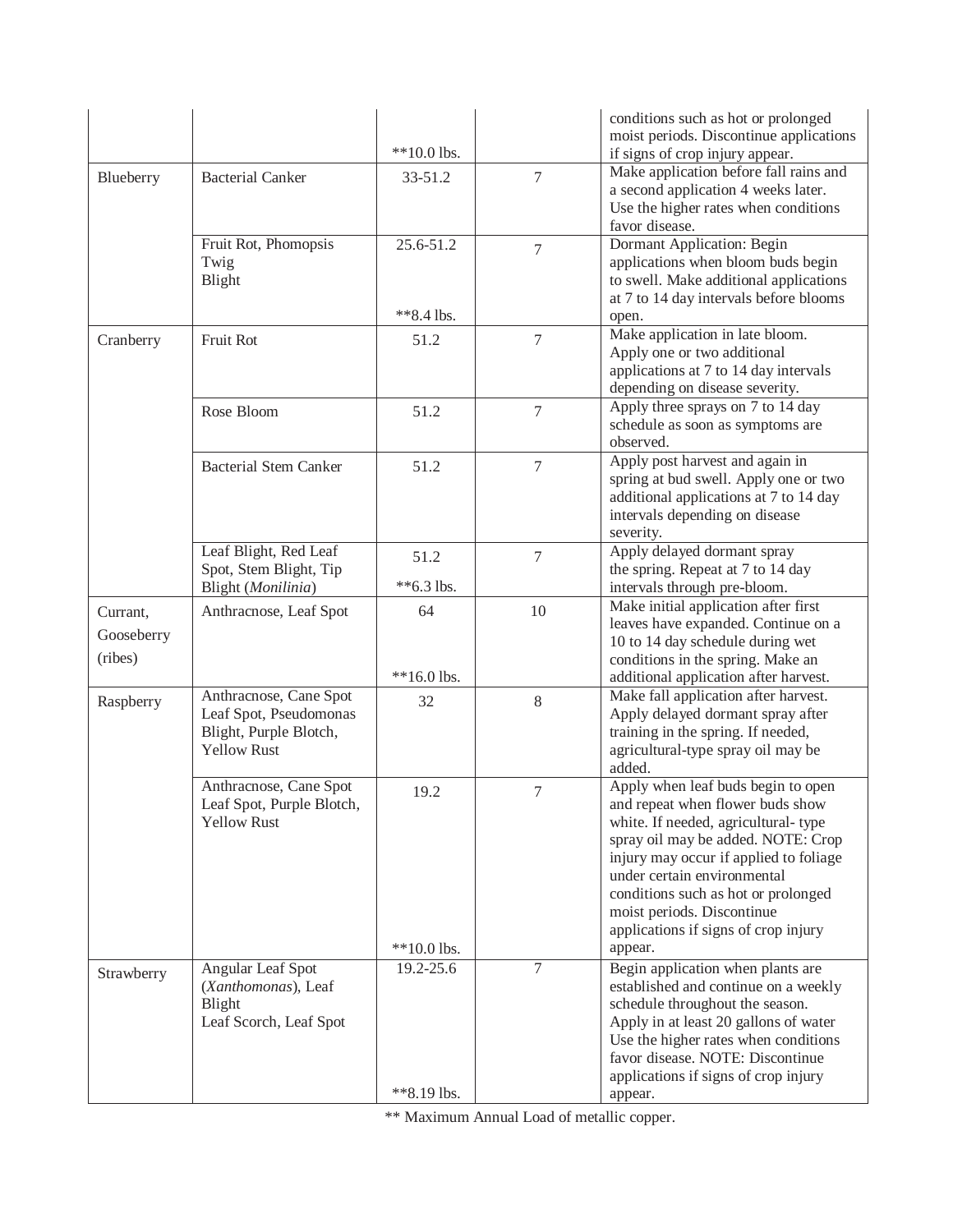## **TREE CROPS**

| <b>Crop</b>                                  | <b>Disease</b>                                                                               | Rate/Acre                                    | <b>Minimum</b>                                               | <b>Instructions</b>                                                                                                                                                                                                                                                                                                                                                                                                                                             |
|----------------------------------------------|----------------------------------------------------------------------------------------------|----------------------------------------------|--------------------------------------------------------------|-----------------------------------------------------------------------------------------------------------------------------------------------------------------------------------------------------------------------------------------------------------------------------------------------------------------------------------------------------------------------------------------------------------------------------------------------------------------|
|                                              |                                                                                              | fl. oz.                                      | <b>Treatment</b><br><b>Interval</b>                          |                                                                                                                                                                                                                                                                                                                                                                                                                                                                 |
|                                              |                                                                                              |                                              | (days)                                                       |                                                                                                                                                                                                                                                                                                                                                                                                                                                                 |
| Almond,<br>Apricot,<br>Cherry, Plum<br>Prune | <b>Bacterial Blast</b><br>(Pseudomonas), Bacterial<br>Canker, Coryneum Blight<br>(Shot Hole) | 51.2-64                                      | 7                                                            | Make first application before fall<br>rains and a second at late dormant.<br>Use higher rates when conditions<br>favor disease. If needed, agricultural-<br>type spray oil may be added. For<br>Cherries: Where disease is severe, an<br>additional application shortly after<br>harvest may be required.<br>NOTE: Foliar injury may occur from<br>post-bloom sprays on almonds,<br>especially on NePlus varieties.                                             |
|                                              | Blossom Brown Rot,<br>Coryneum Blight (Shot<br>Hole)                                         | 51.2-64 on<br>Almond, all<br>others<br>60-90 | 5                                                            | Apply during early bloom. Do not<br>apply after full bloom or injury may<br>occur. Use the higher rates when<br>rainfall is heavy and disease pressure<br>is high.                                                                                                                                                                                                                                                                                              |
|                                              | Black Knot* (Plum)                                                                           | 32-64                                        | 5                                                            | Make application at bud swell up to<br>early bloom for early disease<br>suppression. Apply before full bloom.<br>Use higher rates when rainfall is<br>heavy and disease pressure<br>is high. NOTE: To avoid plant injury,<br>do not use after full bloom.                                                                                                                                                                                                       |
|                                              | Cherry Leaf Spot* (Sour<br>Cherries only)                                                    | 38.4-64<br>**18.0 lbs.                       | $\overline{7}$                                               | Apply at petal fall as well as 1 to 2<br>times after petal fall. Use the lower<br>rates where disease infection is light<br>and use the higher rates for a dormant<br>application or where disease infection<br>is moderate to heavy. Do not apply to<br>sweet cherry or the English Morello<br>variety as severe injury will result.<br>NOTE: Moderate to severe injury<br>such as leaf spotting and defoliation<br>may occur from post bloom<br>applications. |
| Apple                                        | Anthracnose,<br>Blossom Blast,<br>European Canker (Necria)<br>Shoot Blast (Pseudomonas)      | 51.2-64                                      | $N/A$ only<br>one<br>application<br>permitted<br>per season. | Apply before fall rains. Use the<br>higher rates when conditions favor<br>disease. NOTE: Use on yellow<br>varieties may cause discoloration. To<br>avoid discoloration, pick before<br>spraying.                                                                                                                                                                                                                                                                |
|                                              | Apple Scab, Fire Blight                                                                      | 51.2-64                                      | $N/A$ only<br>one<br>application<br>permitted<br>per season. | Make applications between silver-tip<br>and green-tip. Apply as a full cover<br>spray for early season disease<br>suppression. NOTE: Moderate to<br>severe crop injury may occur from late<br>application; discontinue use when<br>green-tip reaches 1/2 inch.                                                                                                                                                                                                  |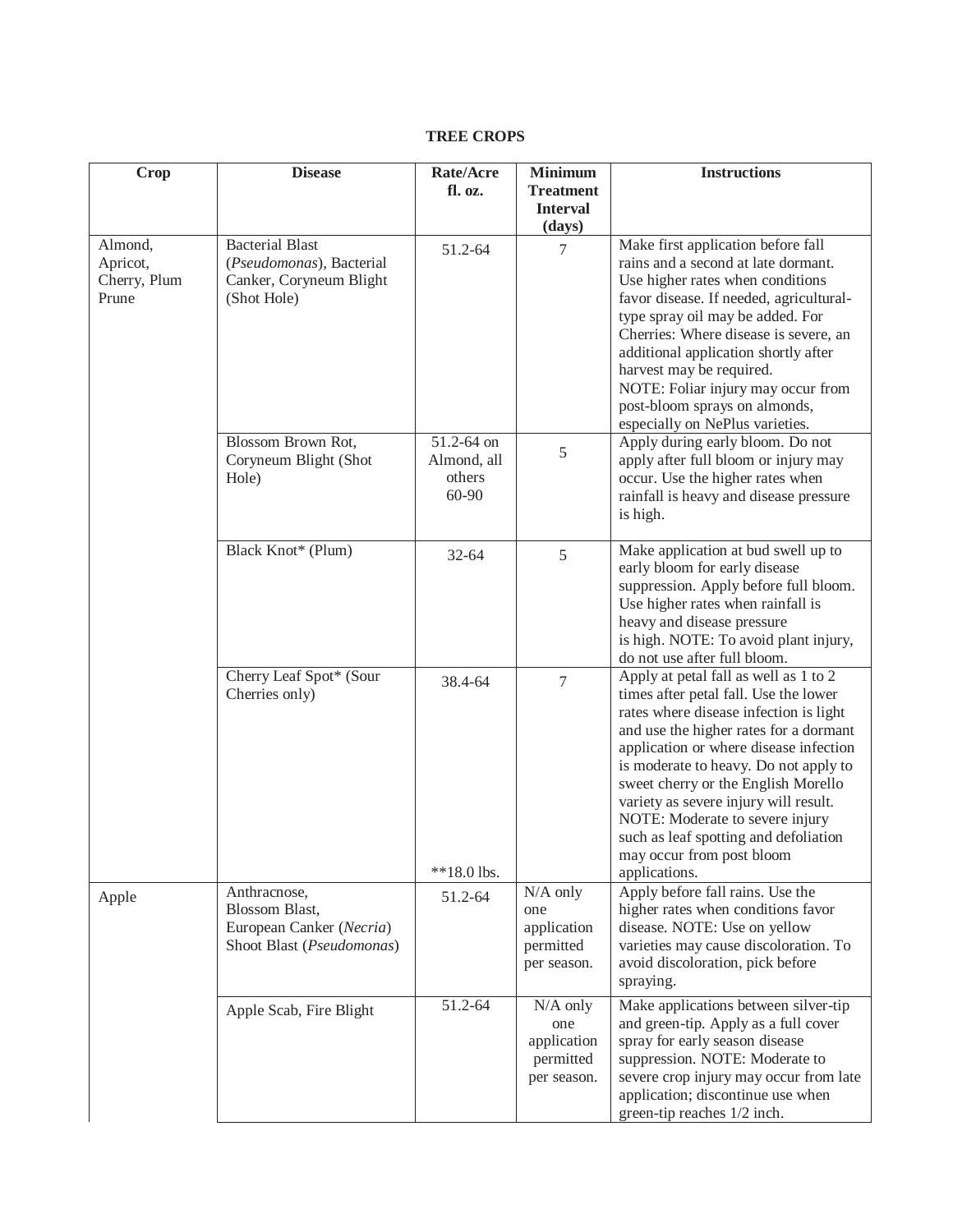|         | Apple Scab                                          | 19.2-25.6                 | 5      | Extended spray schedule where fruit<br>finish is not a concern. Continued<br>applications may be made at 5 to 7                                                                                                                                                                                                                                                                 |
|---------|-----------------------------------------------------|---------------------------|--------|---------------------------------------------------------------------------------------------------------------------------------------------------------------------------------------------------------------------------------------------------------------------------------------------------------------------------------------------------------------------------------|
|         | Fire Blight                                         |                           | 5      | day intervals between 1/2 inch green-<br>tip and first cover spray. NOTE:                                                                                                                                                                                                                                                                                                       |
|         |                                                     | 19.2-25.6                 |        | Moderate to severe crop injury may<br>result from this extended spray<br>schedule. It is not intended for fresh<br>market apples or for apples where<br>fruit finish is a concern as it is likely<br>to cause fruit russetting.                                                                                                                                                 |
|         | Collar Rot, Crown Rot                               | 32                        |        | Mix 32 oz with 100 gallons of water<br>and apply 4 gallons of solution as a<br>drench on the lower trunk area of each<br>tree. Apply in early spring or in fall<br>after harvest for best results. Do not<br>apply to foliage or fruit. Only one                                                                                                                                |
|         |                                                     | $**16.0$ lbs.             |        | application per year.                                                                                                                                                                                                                                                                                                                                                           |
| Avocado | Anthracnose, Blotch, Scab                           | 51.2-64                   | 14     | Apply when bloom buds begin to<br>swell and continue application at<br>monthly intervals for five to six<br>applications. Use the higher rates                                                                                                                                                                                                                                  |
|         |                                                     | **18.9 lbs.               |        | when conditions favor disease.                                                                                                                                                                                                                                                                                                                                                  |
| Banana  | Sigatoka (Black and<br>Yellow)                      | 19.2                      | 7      | Apply by air in 3 gallons of water. If<br>needed, agricultural-type spray oil<br>may be added. Apply on a 7 to 14 day<br>schedule throughout the wet season.<br>Apply at 21 day intervals during dry<br>periods.                                                                                                                                                                |
|         | <b>Black Pitting</b>                                | 32<br>**18.9 lbs.         | $\tau$ | Mix product in 100 gallons of water.<br>Apply by spray to the fruit stem and<br>the basal portion of the leaf crown.<br>Apply during the first and second                                                                                                                                                                                                                       |
|         |                                                     |                           |        | weeks after fruit emergence.<br>Begin applications at the start of the                                                                                                                                                                                                                                                                                                          |
| Cacao   | Black pod                                           | 19.2-64<br>$**15.75$ lbs. | 14     | rainy season and continue while<br>infection conditions persist.                                                                                                                                                                                                                                                                                                                |
| Coffee  | Coffee Berry Disease<br>(Collectotrichum coffeanum) | 38.4-64                   | 14     | Apply first spray after flowering and<br>before onset of long rains and then at<br>14-28 day intervals until picking.<br>Use the higher rates when conditions<br>favor disease.                                                                                                                                                                                                 |
|         | <b>Bacterial Blight</b><br>(Pseudomonas syringae)   | 38.4-64                   | 14     | Begin spray program before the onset<br>of long rainy periods and continue<br>throughout the rainy season at 14-<br>21 day intervals. The critical time for<br>spraying to control disease is just<br>before, during and after flowering(s),<br>especially when coinciding with wet<br>weather. Use the higher rates when<br>rainfall is heavy and disease pressure<br>is high. |
|         | Leaf Rust<br>(Hemileia vastatrix)                   | 19.2-32                   | 14     | Apply before the onset of rain and<br>then at 14 - 21 day intervals while the<br>rains continue. Use the higher rates<br>when rainfall is heavy and disease<br>pressure is high.                                                                                                                                                                                                |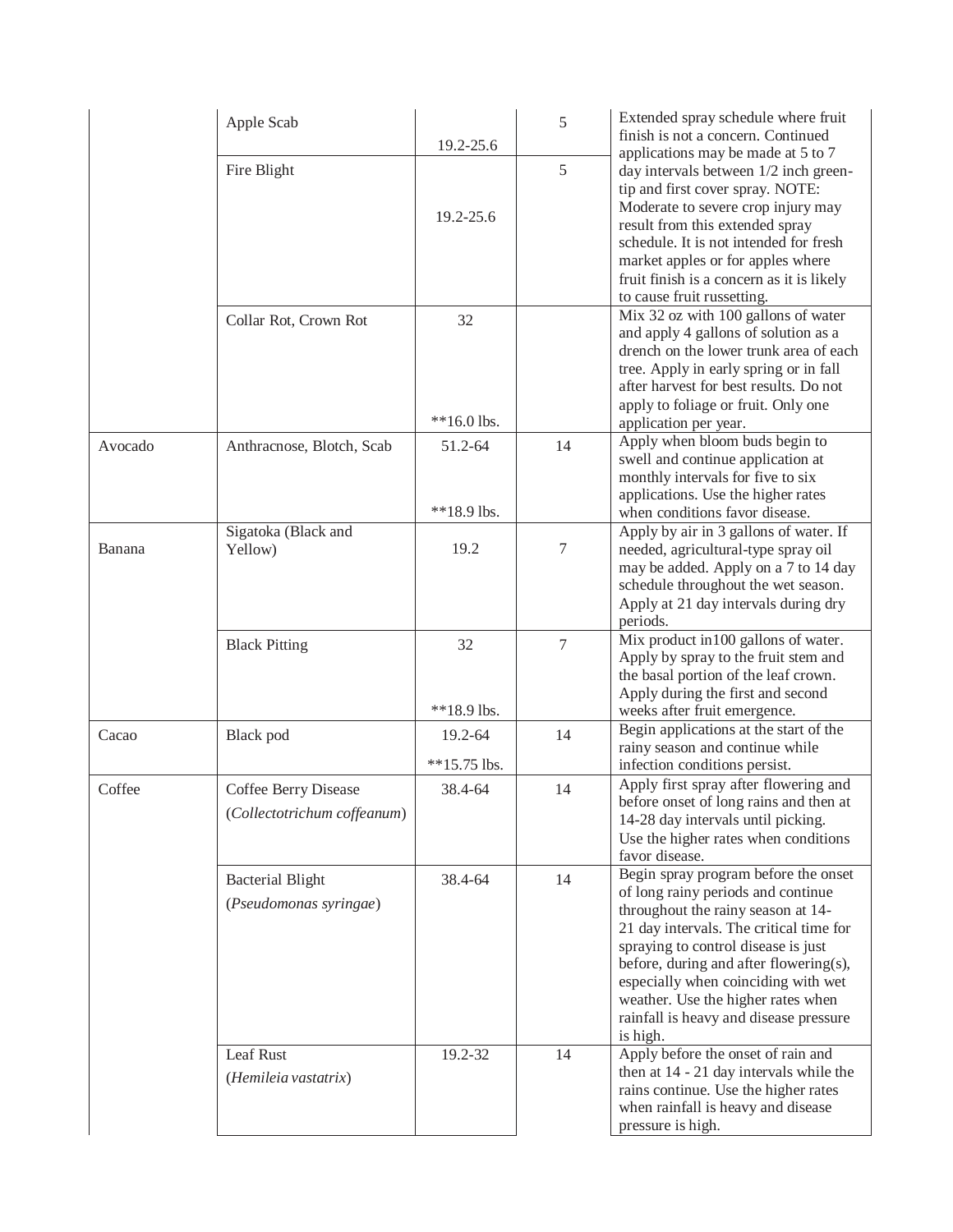|           | Iron Spot (Cercospora<br>coffeicola), Pink Disease | 19.2<br>$**12.6$ lbs. | 14             | Use concentrate or dilute spray.<br>Begin treatment at the start of wet<br>season and continue at monthly |
|-----------|----------------------------------------------------|-----------------------|----------------|-----------------------------------------------------------------------------------------------------------|
|           |                                                    |                       |                | intervals for three applications<br>Apply monthly after fruit set until                                   |
| Mango     | Anthracnose                                        | 38.4-64               | $\overline{7}$ | harvest. Use higher rates when                                                                            |
|           |                                                    |                       |                | rainfall is heavy and disease pressure                                                                    |
|           |                                                    | **18.2 lbs.           |                | is high.                                                                                                  |
| Peach     | <b>Bacterial Spot</b>                              | 19.2                  | 5              | Post bloom application applied at first                                                                   |
| Nectarine |                                                    |                       |                | and second cover sprays.                                                                                  |
|           |                                                    |                       |                | NOTE: Do not spray 3 weeks prior to                                                                       |
|           |                                                    |                       |                | harvest. Use only recommended rates.<br>Spotting of leaves and defoliation                                |
|           |                                                    | $**18$ lbs.           |                | may occur from use in cover sprays                                                                        |
| Pear      |                                                    | 19.2                  | 5              | Apply at 5 day intervals throughout                                                                       |
|           | Fire Blight                                        |                       |                | the bloom period. NOTE: Russetting                                                                        |
|           |                                                    |                       |                | may occur in copper sensitive                                                                             |
|           |                                                    |                       |                | varieties. Excessive dosages may                                                                          |
|           |                                                    | $**16$ lbs.           |                | cause fruit russet on any variety.                                                                        |
| Pecan     | Kernel Rot, Shuck Rot                              | 19.2-32               | 14             | For suppression, apply in sufficient<br>water to ensure complete spray                                    |
|           | (Phytophthora cactorum),                           |                       |                | coverage at 2 to 4 week intervals                                                                         |
|           | Zonate Leaf Spot                                   |                       |                | starting at kernel growth and continue                                                                    |
|           | (Cristulariella pyamidalis)                        |                       |                | until shucks open. Use the higher                                                                         |
|           |                                                    |                       |                | rates and shorter spray intervals if                                                                      |
|           |                                                    |                       |                | frequent rainfall occurs.                                                                                 |
|           | Ball Moss, Spanish Moss                            | 38.4-64               | 14             | Apply in 100 gallons of water in the                                                                      |
|           |                                                    |                       |                | spring when ball moss is actively                                                                         |
|           |                                                    |                       |                | growing, using 1 1/2 gallons of spray                                                                     |
|           |                                                    |                       |                | per foot of tree height. Make sure to<br>wet ball moss tufts thoroughly. The                              |
|           |                                                    |                       |                | addition of a non-ionic surfactant will                                                                   |
|           |                                                    |                       |                | improve control. A second application                                                                     |
|           |                                                    | **8.4 lbs.            |                | will be required after 12 months.                                                                         |
| Pistachio | Botryosphaeria Panicle and                         | $32 - 64$             | 14             | Make initial application at bud swell                                                                     |
|           | Shoot Blight, Late Blight                          |                       |                | and repeat on a 14 to 28 day schedule.                                                                    |
|           | (Alternaria alternata),                            |                       |                | If disease conditions are severe, use                                                                     |
|           |                                                    | $*8.4$ lbs.           |                | the higher rates and shorter spray<br>intervals.                                                          |
|           |                                                    |                       |                | Apply at 5 day intervals throughout                                                                       |
| Quince    | Fire Blight                                        | 19.2                  | 5              | the bloom period. Apply in adequate                                                                       |
|           |                                                    | $**16.0$ lbs.         |                | water for thorough coverage.                                                                              |
| Walnut    | Walnut Blight                                      | 38.4-64               | $\overline{7}$ | Apply at first spray at early pre-                                                                        |
|           |                                                    |                       |                | bloom prior to or when catkins are                                                                        |
|           |                                                    |                       |                | partially expanded. Make additional                                                                       |
|           |                                                    |                       |                | applications during bloom and early                                                                       |
|           |                                                    |                       |                | nutlet stage or as needed when<br>frequent rainfall or extended periods                                   |
|           |                                                    |                       |                | of moisture occur. Thorough                                                                               |
|           |                                                    |                       |                | coverage of catkins, leaves and                                                                           |
|           |                                                    |                       |                | nutlets is essential for effective                                                                        |
|           |                                                    |                       |                | control. NOTE: Adequate control                                                                           |
|           |                                                    |                       |                | may not be obtained when copper                                                                           |
|           |                                                    |                       |                | tolerant species of Xanthomonas                                                                           |
|           |                                                    | **25.2 lbs.           |                | bacteria are present.                                                                                     |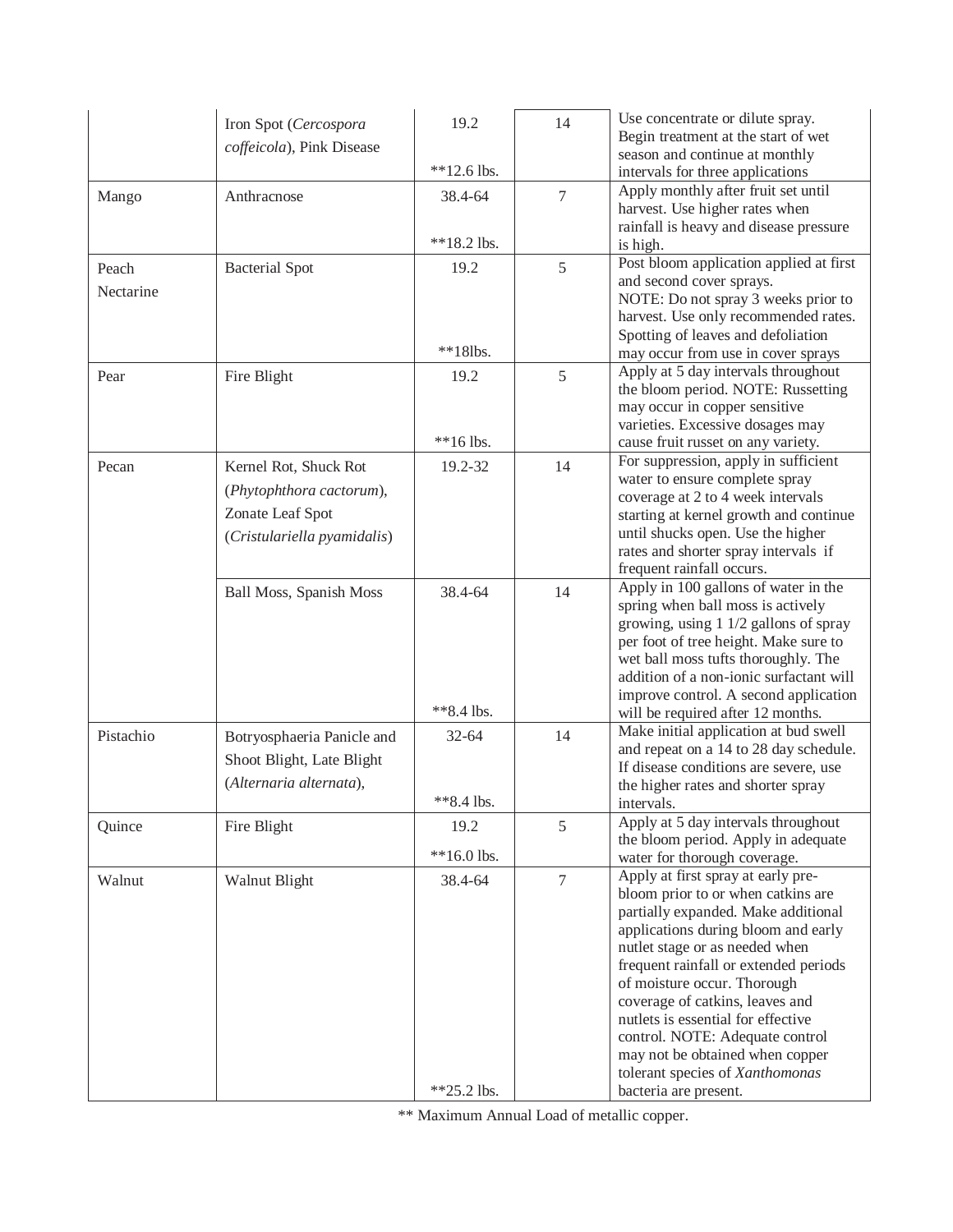### **VEGETABLES**

| Crop              | <b>Disease</b>                 | Rate/Acre<br>fl. oz. | <b>Minimum</b><br><b>Treatment</b> | <b>Instructions</b>                                                        |
|-------------------|--------------------------------|----------------------|------------------------------------|----------------------------------------------------------------------------|
|                   |                                |                      | <b>Interval</b><br>(days)          |                                                                            |
| Bean (Dry,        | Brown Spot,                    | 19.2-25.6            | $\tau$                             | For protective sprays, make first                                          |
| Green)            | Common Blight,                 |                      |                                    | application when plants are 6<br>inches high; repeat on a 7 to 14          |
|                   | Halo Blight                    |                      |                                    | day schedule depending on                                                  |
|                   |                                |                      |                                    | environmental conditions. Use                                              |
|                   |                                |                      |                                    | the higher rates for more severe                                           |
|                   |                                | $**4.74$ lbs.        |                                    | disease.                                                                   |
| Beet (Table       | Cercospora Leaf Spot           | 19.2-32              | 10                                 | Begin applications when<br>conditions first favor disease                  |
| Beet, Beet        |                                |                      |                                    | development and repeat at 10 to                                            |
| Greens)           |                                |                      |                                    | 14 day intervals. Use the higher                                           |
|                   |                                |                      |                                    | rates when conditions favor                                                |
|                   |                                | **7.86 lbs           |                                    | disease.                                                                   |
| Carrot            | Alternaria Leaf Spot,          | 19.2                 | 7                                  | Begin applications when disease                                            |
|                   | Cercospora Leaf Spot           |                      |                                    | first threatens and repeat at 7 to<br>14 day intervals depending on        |
|                   |                                | $**5.0$ lbs.         |                                    | disease severity.                                                          |
| Celery            | Bacterial Blight,              | 19.2                 | $\tau$                             | Begin applications as soon as                                              |
| Celeriac          | Cercospora Early Blight,       |                      |                                    | plants are first established in the                                        |
|                   |                                |                      |                                    | field, repeating at 7 day intervals                                        |
|                   | Septoria Late Blight           |                      |                                    | depending on disease severity<br>and environmental conditions.             |
|                   |                                | $**5.3$ lbs.         |                                    | Begin application after transplants are                                    |
| Crucifers         | Black Leaf Spot (Alternia)     | 19.2-25.6            | $\tau$                             | set in the field or shortly after                                          |
| (Broccoli,        | <b>Black Rot (Xanthomonas)</b> |                      |                                    | emergence of field seeded crops or                                         |
| <b>Brussel</b>    | Downy Mildew                   |                      |                                    | when conditions favor disease                                              |
| Sprout,           |                                |                      |                                    | development. Use the higher rates when                                     |
| Cabbage,          |                                |                      |                                    | conditions favor disease. NOTE:<br>Reddening of older leaves may occur     |
| Cauliflower,      |                                |                      |                                    | on Broccoli and a flecking of wrapper                                      |
| Collard           |                                |                      |                                    | leaves may occur on cabbage.                                               |
| Greens,           |                                |                      |                                    |                                                                            |
| Mustard           |                                |                      |                                    |                                                                            |
| Greens,           |                                |                      |                                    |                                                                            |
| Turnip<br>Greens) |                                | $*2.65$ lbs.         |                                    |                                                                            |
| Cucurbits         | Alternaria Leaf Spot,          | 19.2-25.6            | 5                                  | Begin applications prior to disease                                        |
| (Cantaloupe,      | Angular Leaf Spot,             |                      |                                    | development and continue while                                             |
| Cucumber,         | Anthracnose,                   |                      |                                    | conditions are favorable for disease                                       |
| Honeydew,         | Downy Mildew, Gummy            |                      |                                    | development. Repeat at 5 to 7 day                                          |
| Muskmelon,        | Stem Blight, Powdery           |                      |                                    | intervals. Use the higher rates when<br>conditions favor disease. NOTE:    |
| Pumpkin,          | Mildew, Watermelon             |                      |                                    | crop injury may occur from                                                 |
| Squash,           | <b>Bacterial Fruit Blotch</b>  |                      |                                    | application at higher rates and shorter                                    |
| Watermelon)       | (Suppression)                  |                      |                                    | intervals. Discontinue use if injury                                       |
|                   |                                | $*5.25$ lbs.         |                                    | occurs.                                                                    |
| Eggplant          | Alternaria Blight,             | 19.2                 | $\overline{7}$                     | Begin applications prior to                                                |
|                   | Anthracnose, Phomopsis         |                      |                                    | development of disease symptoms.<br>Repeat sprays at 7 to 10 day intervals |
|                   |                                | **7.9 lbs.           |                                    | depending on disease severity.                                             |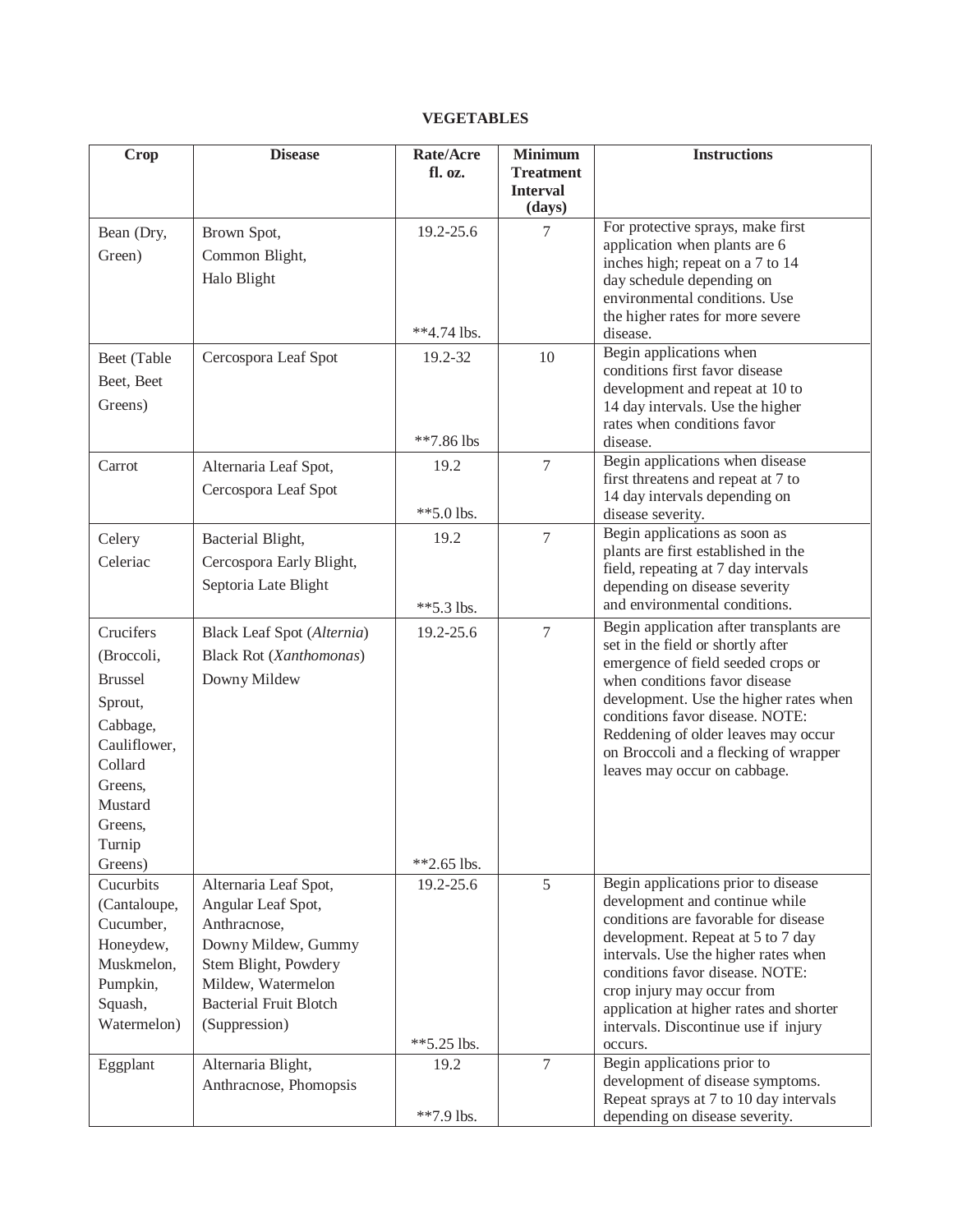| Okra          | Anthracnose, Bacterial Leaf  | 19.2-32        | 5              | Begin treatment when disease first                                            |
|---------------|------------------------------|----------------|----------------|-------------------------------------------------------------------------------|
|               | Spot, Leaf Spots, Pod Spot,  |                |                | threatens and repeat every 5 to 10                                            |
|               | Powdery Mildew               |                |                | days depending on disease severity.                                           |
|               |                              |                |                | Use the higher rates and shorter spray                                        |
|               |                              |                |                | intervals when conditions favor<br>disease.                                   |
|               |                              | **5.25 lbs.    |                |                                                                               |
| Onion, Garlic | Bacterial Blight, Downy      | 19.2           | $\overline{7}$ | Begin when plants are 4 to 6 inches<br>high and repeat at                     |
|               | Mildew, Purple Blotch        |                |                | weekly intervals. Use the higher rates                                        |
|               |                              | $*$ 6.0 lbs.   |                | when conditions favor disease.                                                |
| Pea           | Powdery Mildew               | 19.2-25.6      | $\overline{7}$ | Begin application when disease                                                |
|               |                              |                |                | symptoms first appear and repeat at                                           |
|               |                              |                |                | weekly intervals. Use the higher rates                                        |
|               |                              | **3.95 lbs.    |                | when conditions favor disease                                                 |
| Pepper        | Anthracnose, Bacterial Spot, | $13 - 25$      | $\overline{3}$ | Begin application when conditions                                             |
|               | Cercospora Leaf Spot         |                |                | favor disease development and repeat                                          |
|               |                              |                |                | at 3 to 10 day intervals depending on                                         |
|               |                              |                |                | disease severity. Use the higher rates                                        |
|               |                              | $**11.85$ lbs. |                | when conditions favor disease.                                                |
| Spinach       | Anthracnose, Blue Mold,      | 19.2-25.6      | $\overline{7}$ | Begin application when disease                                                |
|               | Cercospora Leaf Spot, White  |                |                | first appears or when conditions                                              |
|               | Rust                         |                |                | favor disease development. Repeat<br>at 7 to 10 day intervals. Use the higher |
|               |                              |                |                | rates when conditions favor disease                                           |
|               |                              |                |                | NOTE: Flecking may occur in spinach                                           |
|               |                              | **3.95 lbs.    |                | leaves.                                                                       |
| Tomato (for   | Anthracnose, Bacterial       | 19.2-32        | $\overline{3}$ | Begin applications when disease                                               |
| processing    | Speck, Bacterial Spot,       |                |                | and repeat at 3 to 10 day intervals                                           |
| only, not for | Early Blight, Gray Leaf      |                |                | depending on disease                                                          |
| fresh market) | Mold, Late Blight,           |                |                | severity. Use the higher rates when                                           |
|               | Septoria Leaf Spot           |                |                | conditions favor disease.                                                     |
|               |                              |                |                |                                                                               |
|               |                              | $**17.4$ lbs.  |                |                                                                               |
| Watercress    | Cercospora, Leaf Spot        | 19.2           | $\overline{7}$ | Begin application when plants are                                             |
|               |                              |                |                | first established in the field,                                               |
|               |                              |                |                | repeating at 7 to 14 day intervals                                            |
|               |                              |                |                | depending on disease severity. Do                                             |
|               |                              |                |                | not exceed four applications per crop.                                        |
|               |                              |                |                | Apply using ground spray equipment at                                         |
|               |                              | $*2.12$ lbs.   |                | no less than 50 gallons of spray solution<br>per acre.                        |
|               |                              |                |                |                                                                               |

# **VINES**

| Crop  | <b>Disease</b>                                                  | Rate/Acre<br>fl. oz.    | <b>Minimum</b><br><b>Treatment</b><br><b>Interval</b><br>(days) | <b>Instructions</b>                                                                                                                                                                                                                                                                                     |
|-------|-----------------------------------------------------------------|-------------------------|-----------------------------------------------------------------|---------------------------------------------------------------------------------------------------------------------------------------------------------------------------------------------------------------------------------------------------------------------------------------------------------|
| Grape | <b>Black Rot, Downy</b><br>Mildew, Phomopsis,<br>Powdery Mildew | 19.2-32<br>$*20.0$ lbs. | 3                                                               | Begin applications at bud break with<br>subsequent applications throughout the<br>season depending on disease severity.<br>Use the higher rates when conditions<br>favor disease. NOTE: Foliage injury<br>may occur on copper sensitive varieties<br>such as Concord, Delaware, Niagara and<br>Rosette. |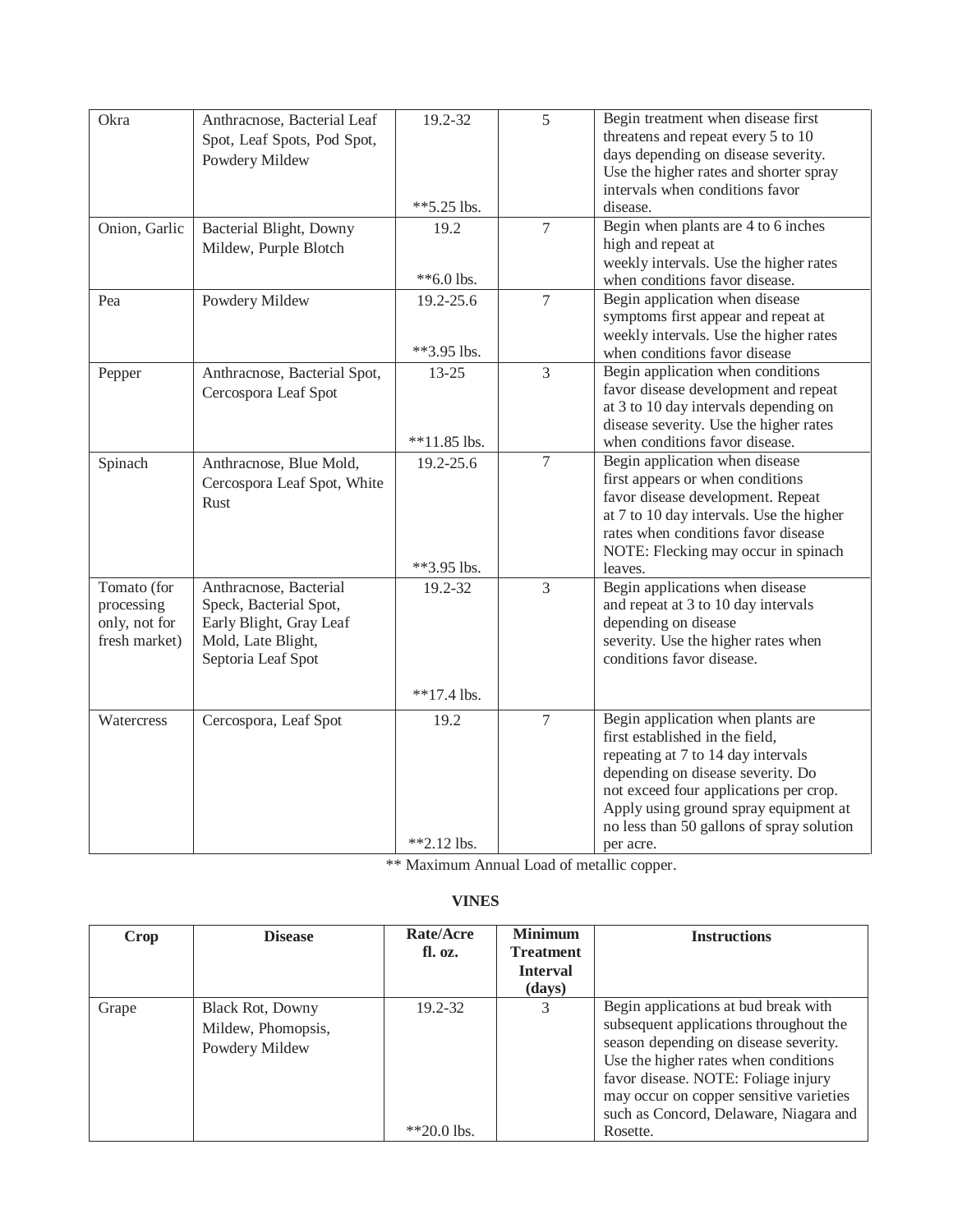| Hops | Downy Mildew                                                           | 19.2<br>$*2.65$ lbs. | 10 | Make crown treatments after pruning,<br>but before training. Additional<br>treatments are needed on 10 day<br>intervals. NOTE: Discontinue use<br>two weeks before harvest. |
|------|------------------------------------------------------------------------|----------------------|----|-----------------------------------------------------------------------------------------------------------------------------------------------------------------------------|
| Kiwi | Erwinia herbicola,<br>Pseudomonas flourescens,<br>Pseudomonas syrinsae | 38.3<br>$**6.3$      | 30 | Apply with 200 gallons of water per<br>acre. Make applications in a monthly<br>basis. A maximum of three applications<br>may be made per 12 month period.                   |

# **MISCELLANEOUS**

| <b>Crop</b>                         | <b>Disease</b>                                    | Rate/Acre<br>fl. oz.       | <b>Minimum</b><br><b>Treatment</b><br><b>Interval</b><br>(days) | <b>Instructions</b>                                                                                                                                                                                                      |
|-------------------------------------|---------------------------------------------------|----------------------------|-----------------------------------------------------------------|--------------------------------------------------------------------------------------------------------------------------------------------------------------------------------------------------------------------------|
| Atemoya,<br>Sugar Apple<br>(Annona) | Anthracnose                                       | 25.6-38.4<br>$**12.6$ lbs. | 7                                                               | Make initial application just before<br>flowering and repeat on a weekly<br>schedule until just before harvest.<br>Apply in sufficient water for thorough<br>coverage. Use the higher rates for<br>severe disease.       |
| Carambola                           | Anthracnose                                       | 38.4-64<br>$**10.5$ lbs.   | $\overline{7}$                                                  | Make initial application before<br>flowering and repeat on a weekly<br>schedule until just before harvest.<br>Apply in sufficient water for thorough<br>coverage. Use the higher rates for<br>severe disease.            |
| Chives                              | Downy Mildew                                      | 19.2<br>$**2.65$ lbs.      | 7                                                               | Begin application when plants are<br>established in the field. Repeat every<br>7 to 10 days depending on disease<br>conditions.                                                                                          |
| Dill                                | Phoma Leaf Spot,<br>Rhizoctonia Foliage<br>Blight | 19.2-25.6<br>**3.95 lbs.   | 7                                                               | Begin application when plants are<br>first established in the field and repeat<br>at 7 to 10 day intervals depending on<br>disease severity and environmental<br>conditions. Use the higher rates for<br>severe disease. |
| Guava                               | Anthracnose, Red<br>Algae                         | 25.6-38.4<br>**4.92 lbs.   | $\overline{7}$                                                  | Make initial application just before<br>flowering and repeat on a weekly<br>schedule until just before harvest.<br>Apply in sufficient water for thorough<br>coverage. Use the higher rates for<br>severe disease.       |
| Litchi                              | Anthracnose                                       | 25.6-38.4<br>**4.92 lbs.   | $\tau$                                                          | Make initial application just before<br>flowering and repeat on a weekly<br>schedule until just before harvest.<br>Use the higher rates for severe<br>disease.                                                           |
| Macadamia                           | Anthracnose                                       | 38.4-64                    | $\overline{7}$                                                  | Initiate sprays at first sign of<br>flowering and repeat on a wekly<br>schedule until just before harvest.<br>Apply in sufficient water for thorough<br>coverage. Use the higher rates for<br>severe disease.            |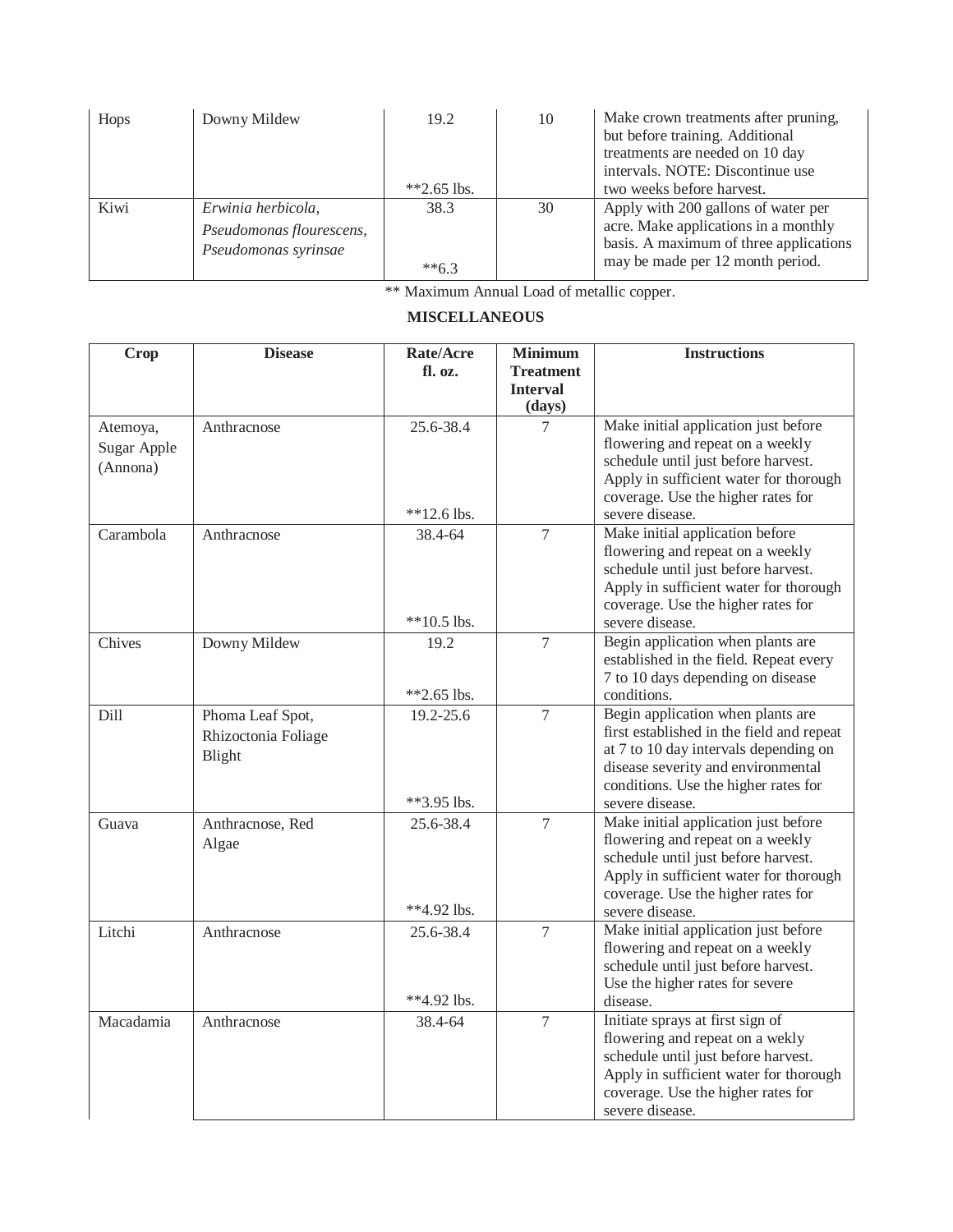|                 | Phytophthora Blight<br>(P. capsici), Raceme<br>Blight ( <i>Botrytis</i><br>cinerea) | 38.4-64<br>**9.44 lbs. | 7  | Apply during Raceme development<br>and bloom periods. Apply in sufficient<br>water for thorough coverage. Use the<br>higher rates when conditions favor<br>disease.                                             |
|-----------------|-------------------------------------------------------------------------------------|------------------------|----|-----------------------------------------------------------------------------------------------------------------------------------------------------------------------------------------------------------------|
| Mamey<br>Sapote | Algal Leaf Spot                                                                     | 38.4-64<br>$*8.4$ lbs. | 14 | Apply when conditions favor disease<br>development. Repeat on a 14 to 30<br>day schedule as disease severity and<br>environmental conditions dictate. Use<br>the higher rates when conditions favor<br>disease. |

## **ORNAMENTALS**

| Crop                     | <b>Maximum</b> per<br><b>Application Rate</b><br>(lbs. $Cu^2+/A$ ) | <b>Maximum</b><br><b>Annual</b><br>Rate<br>(lbs. $Cu^2+/A$ ) | <b>Minimum</b><br><b>Retreatment</b><br>Interval (days) | <b>Instructions</b>                                                                                                                                               |
|--------------------------|--------------------------------------------------------------------|--------------------------------------------------------------|---------------------------------------------------------|-------------------------------------------------------------------------------------------------------------------------------------------------------------------|
| Lilies, Easter           | 2.5                                                                | 75                                                           | 7                                                       | Maximum of 75 pounds of metallic<br>copper may be applied in a 12 month<br>period. Do not apply any additional<br>copper pesticide to this land for 36<br>months. |
| All Other<br>Ornamentals |                                                                    | 20                                                           | 7                                                       |                                                                                                                                                                   |

## **TURFGRASS**

| Crop      | <b>Maximum per</b><br><b>Application Rate</b><br>(lbs. $Cu2+/A$ ) | <b>Maximum</b><br><b>Annual</b><br>Rate<br>(lbs. $Cu2+/A$ ) | <b>Minimum</b><br><b>Retreatment</b><br>Interval (days) | <b>Instructions</b>                                                                                                                                                |
|-----------|-------------------------------------------------------------------|-------------------------------------------------------------|---------------------------------------------------------|--------------------------------------------------------------------------------------------------------------------------------------------------------------------|
| Turfgrass |                                                                   | 21                                                          | 10                                                      | Treat turfgrass for black algae and<br>moss with a mix of 6 fl. oz of<br>product per 10 gallons of water.<br>Apply spray mix to 1000 sq. ft. of<br>infested grass. |

Refer to the tables below for the specific diseases by plant type (non-food) that can be treated by ALONGLIFE®. See the ornamentals chart for maximum rates of application and minimum retreatment intervals.

#### **TROPICAL FOLIAGE PLANTS**

| <b>Plant</b>         | <b>Disease</b>                              |  |  |
|----------------------|---------------------------------------------|--|--|
| Dracaena             | Rust                                        |  |  |
| Ferns                | Rhizoctonia, Botrytis, Erwinia              |  |  |
| Philodendron Selloum | Fireblight                                  |  |  |
| <b>Ivy</b>           | Botrytis, Xanthomonas                       |  |  |
| Palms                | Botrytis, Erwinia, Pseudomonas, Xanthomonas |  |  |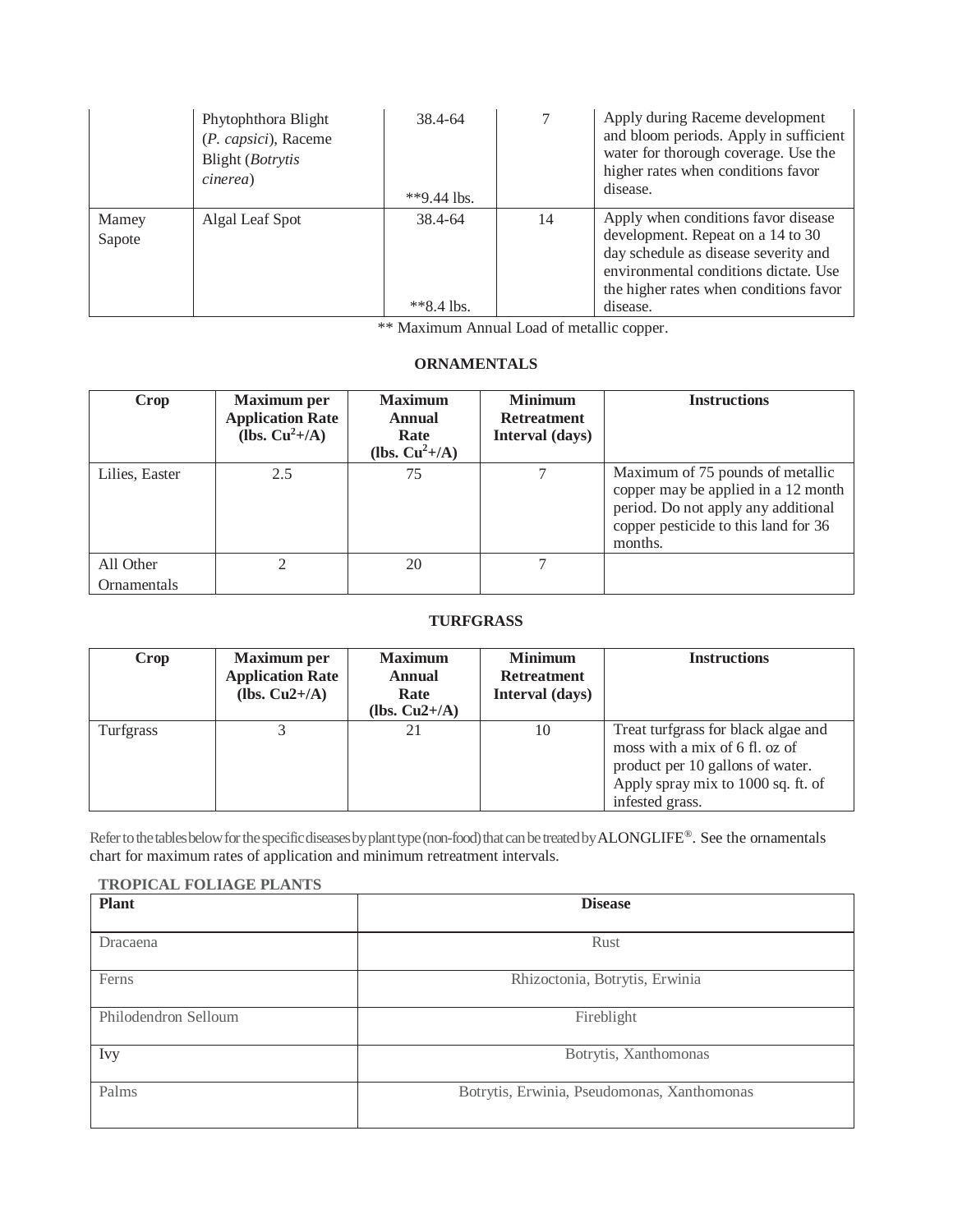# **ANNUAL / PERENNIAL FLOWERING PLANTS**

| <b>Plant</b>  | <b>Disease</b>                                                  |  |  |
|---------------|-----------------------------------------------------------------|--|--|
| Alyssum       | Botrytis, Downy Mildew                                          |  |  |
| Anemone       | Powdery Mildew                                                  |  |  |
| Aster         | Powdery Mildew                                                  |  |  |
| Begonia       | Botrytis, Powdery Mildew, Xanthomonas                           |  |  |
| Carnation     | Powdery Mildew                                                  |  |  |
| Chrysanthemum | Pseudomonas                                                     |  |  |
| Coleus        | Powdery Mildew                                                  |  |  |
| Columbine     | Powdery Mildew                                                  |  |  |
| Conef lower   | Powdery Mildew                                                  |  |  |
| Coreopsis     | Powdery Mildew                                                  |  |  |
| Cuphea        | Powdery Mildew                                                  |  |  |
| Dahlia        | Powdery Mildew                                                  |  |  |
| Daisy         | Powdery Mildew                                                  |  |  |
| Dianthus      | Powdery Mildew                                                  |  |  |
| Daylily       | Powdery Mildew                                                  |  |  |
| Delphinium    | Powdery Mildew                                                  |  |  |
| Echinacea     | Powdery Mildew                                                  |  |  |
| Fuchsia       | Botrytis, Powdery Mildew                                        |  |  |
| Geranium      | Botrytis, Rust, Pseudomonas, Xanthomonas                        |  |  |
| Hollyhock     | Powdery Mildew                                                  |  |  |
| Hosta         | Botrytis, Erwinia                                               |  |  |
| Impatiens     | Botrytis, Powdery Mildew, Phytophthora, Alternaria, Pseudomonas |  |  |
| Lantana       | Powdery Mildew                                                  |  |  |
| Liatris       | Powdery Mildew                                                  |  |  |
| Lisianathus   | Botrytis, Erwinia, Pseudomonas, Xanthomonas                     |  |  |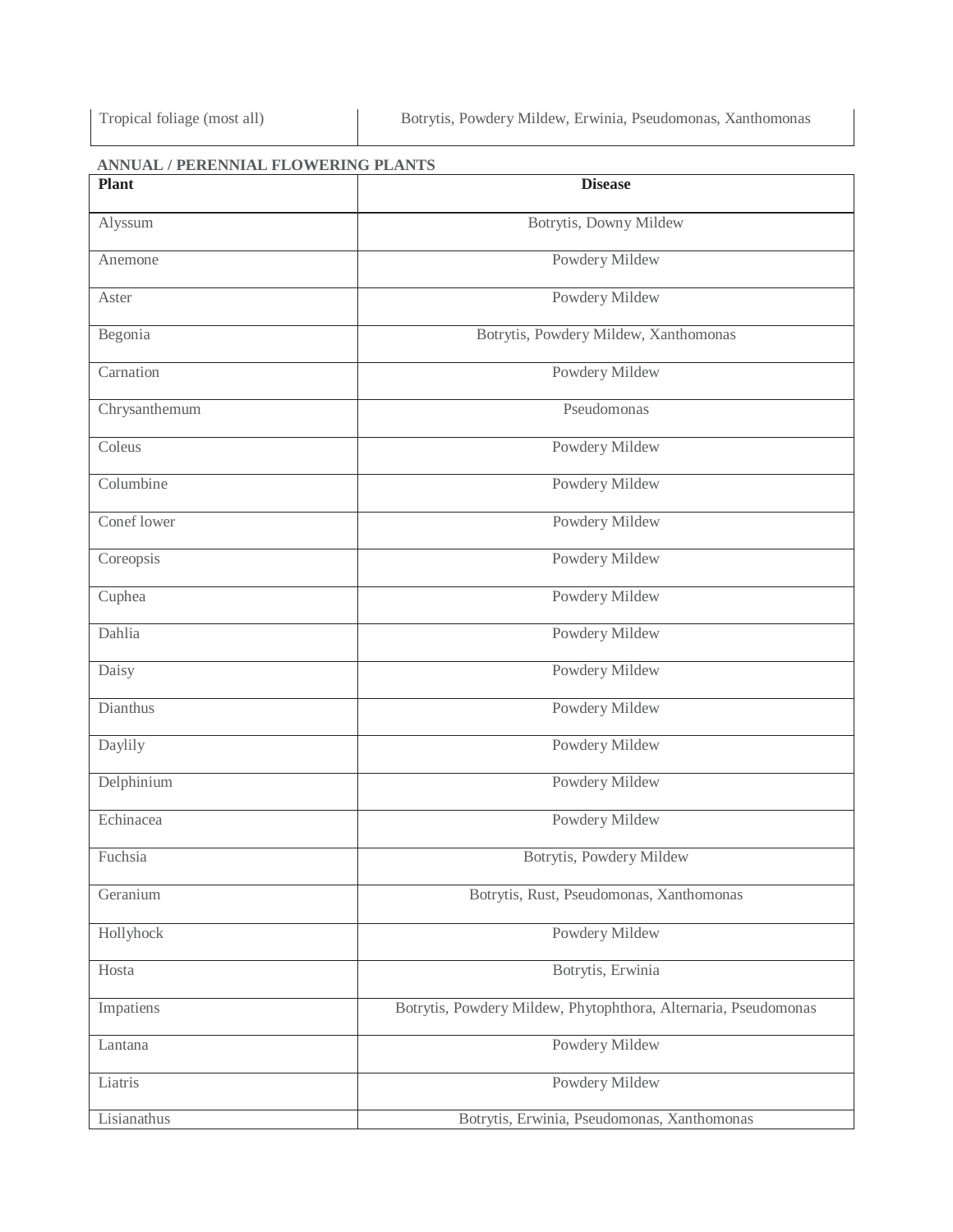| Lobelia              | Powdery Mildew                                     |
|----------------------|----------------------------------------------------|
| Lupine               | Powdery Mildew                                     |
| Marigold             | Powdery Mildew                                     |
| Monarda              | Powdery Mildew                                     |
| New Guinea Impatiens | Botrytis, Powdery Mildew                           |
| Pansy                | Botrytis, Phytophthora                             |
| Pentas               | Powdery Mildew                                     |
| Periwinkle           | Botrytis, Phytophthora                             |
| Petunia              | Powdery Mildew                                     |
| Phlox                | Powdery Mildew                                     |
| Poppy                | Powdery Mildew                                     |
| Primrose (Primula)   | Powdery Mildew, Botrytis, Erwinia                  |
| Ranunculus           | Powdery Mildew                                     |
| Rudbeckia            | Powdery Mildew                                     |
| Salvia               | Powdery Mildew                                     |
| Sedum                | Powdery Mildew                                     |
| Snapdragon           | Botrytis, Downy Mildew, Rust                       |
| Verbena              | Powdery Mildew                                     |
| Veronica             | Powdery Mildew                                     |
| Vinca                | Powdery Mildew                                     |
| Viola                | Powdery Mildew                                     |
| Zinnia               | Botrytis, Powdery Mildew, Pseudomonas, Xanthomonas |
|                      |                                                    |

# **NURSERY PLANTS**

| <b>Plant</b>         | <b>Disease</b>           |
|----------------------|--------------------------|
| <b>Cherry Laurel</b> | Xanthomonas              |
| Conifers             | Botrytis, Diplodia       |
| Crape Myrtle         | Botrytis, Powdery Mildew |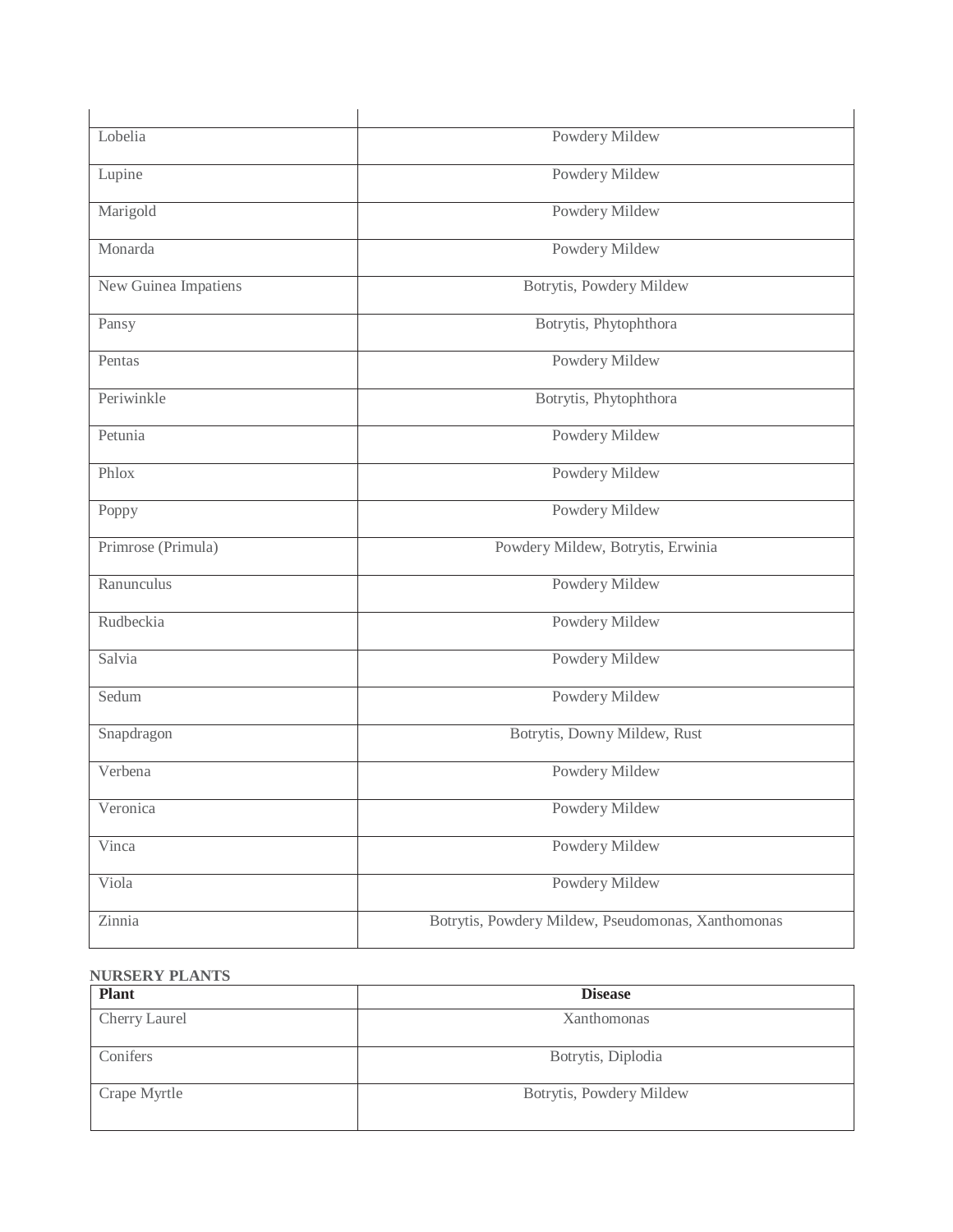| Dogwood               | Botrytis, Powdery Mildew               |  |
|-----------------------|----------------------------------------|--|
| Elm                   | Erwinia                                |  |
| Hydrangea             | Botrytis, Powdery Mildew               |  |
| Indian Hawthorne      | Botrytis, Entemosporium                |  |
| Japanese Maple        | Botrytis, Verticillum, Pseudomonas     |  |
| Lilac                 | Botrytis, Pseudomonas, Powdery Mildew  |  |
| Oak                   | Anthracnose                            |  |
| Photinia              | Entemosporium                          |  |
| Pinus                 | Dothistroma                            |  |
| Cotoneaster, Malus    | Apple Scab                             |  |
| Mountain Ash          | <b>Botrytis</b>                        |  |
| Ornamental Crab-apple | Fireblight                             |  |
| Rhododendron          | Botrytis, Cylindrocladium, Rhizoctonia |  |
| Silver Buttonwood     | Powdery Mildew                         |  |
| Sycamore              | Anthracnose, Botrytis                  |  |

| <b>Plant</b>   | <b>Disease</b>                                |
|----------------|-----------------------------------------------|
| African Violet | Botrytis, Powdery Mildew                      |
| Calla Lilly    | Botrytis, Erwinia                             |
| Chrysanthemum  | Botrytis, Crown Gall, Erwinia, Powdery Mildew |
| Cineraria      | <b>Botrytis</b>                               |
| Cyclamen       | Botrytis, Erwinia                             |
| Daffodil       | <b>Botrytis</b>                               |
| Easter Lilly   | <b>Botrytis</b>                               |
| Exacum         | <b>Botrytis</b>                               |
| Gerbera        | Botrytis, Powdery Mildew                      |
| Gloxinia       | <b>Botrytis</b>                               |
| Hibiscus       | Botrytis, Pseudomonas, Xanthomonas            |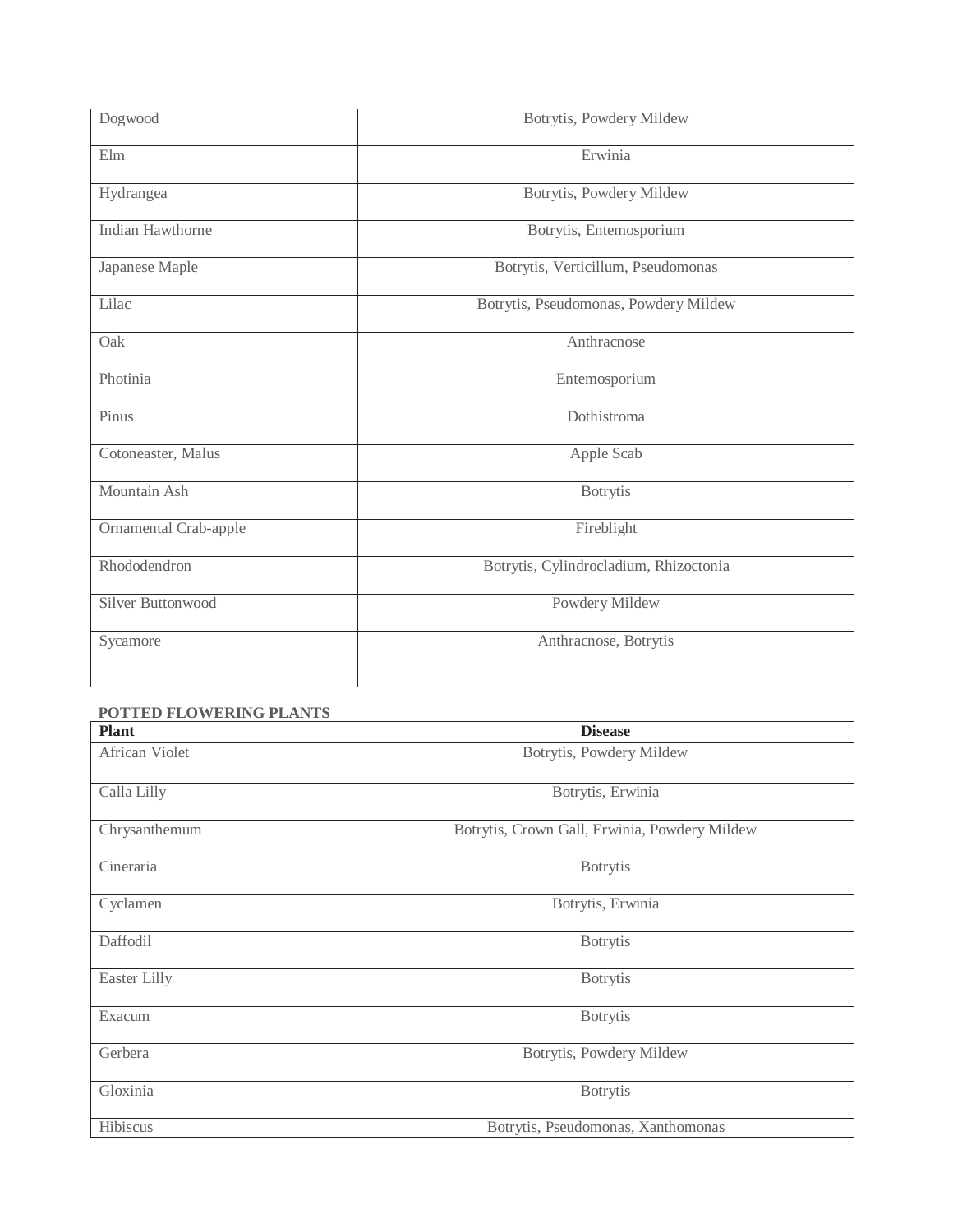| <b>Holiday Cactus</b> | Botrytis, Erwinia, Pseudomonas, Xanthomonas                         |
|-----------------------|---------------------------------------------------------------------|
| Hyacinth              | <b>Botrytis</b>                                                     |
| Hydrangea             | Botrytis, Powdery Mildew                                            |
| <b>Iris</b>           | Botrytis, Erwinia                                                   |
| Kalanchoe             | Botrytis, Erwinia, Powdery Mildew                                   |
| Poinsettia            | Botrytis, Powdery Mildew, Erwinia, Scab, Xanthomonas                |
| Rose Bush             | Botrytis, Cylindrocladium, Downy Mildew, Powdery Mildew, Black Spot |
| Spathiphyllum         | Cylindrocladium, Phytophthora, Botrytis, Cylindrocladium            |
| Tulip                 | <b>B</b> otrytis                                                    |
| Azalea                | Anthracnose, Botrytis, Cylindrocladium                              |

### **APPLICATION AND HANDLING EQUIPMENT**

Application, handling or storage equipment MUST consist of either fiberglass, PVCs, polypropylenes, viton, most plastics, aluminum or stainless steel. Never use mild steel, nylon, brass or copper around full strength ALONGLIFE®. Always rinse equipment free and clean of ALONGLIFE® each night with plenty of fresh, clean water. Always store ALONGLIFE® above 32ºF. Freezing may cause product separation. Seller makes no warranty for the performance of product which has been frozen.

# **STORAGE AND DISPOSAL**

**Pesticide Storage**: Store in a safe place away from PETS AND KEEP OUT OF THE REACH OF CHILDREN. Store between 40° and 120° F, away from excessive heat. ALONGLIFE® will freeze. Always keep container closed. Store ALONGLIFE® in its original container only. Bulk ALONGLIFE® shall be stored and handled in stainless steel, fiberglass, polypropylenes, PVCs or plastic equipment. Keep away from galvanized pipe and any nylon storage or handling equipment.

**Pesticide Disposal**: Excess ALONGLIFE® must be disposed of through use. Do not contaminate lakes, rivers, or streams as this may cause fish kills. Pesticide wastes are acutely hazardous. Improper disposal of excess pesticide, spray mixture, or rinsate is a violation of Federal Law. If these wastes cannot be disposed of by use according to label instructions, contact your State Pesticide or Environmental Control Agency, or the Hazardous Waste representative at the nearest EPA Regional Office for guidance. In the event of a spill, neutralize with limestone or baking soda before disposal. May deteriorate concrete.

#### **CONTAINER HANDLING:**

**For Nonrefillable Containers ≤5 gallons:** Nonrefillable container. Do not reuse or refill this container. Triple rinse container (or equivalent) promptly after emptying. Triple rinse as follows: Empty the remaining contents into application equipment or a mix tank and drain for 10 seconds after the flow begins to drip. Fill the container  $\frac{1}{4}$  full with water and recap. Shake for 10 seconds. Pour rinsate into application equipment or a mix tank or store rinsate for later use or disposal. Drain for 10 seconds after the flow begins to drip. Repeat this procedure two more times. Offer for recycling if available. If recycling is not available, puncture and dispose of in a sanitary landfill, or by incineration, or, if allowed by state and local authorities, by burning. If burned, stay out of smoke.

**For Nonrefillable Containers >5 gallons:** Nonrefillable container. Do not reuse or refill this container. Triple rinse container (or equivalent) promptly after emptying. Triple rinse as follows: Empty the remaining contents into application equipment or a mix tank and drain for 10 seconds after the flow begins to drip. Fill the container ¼ full with